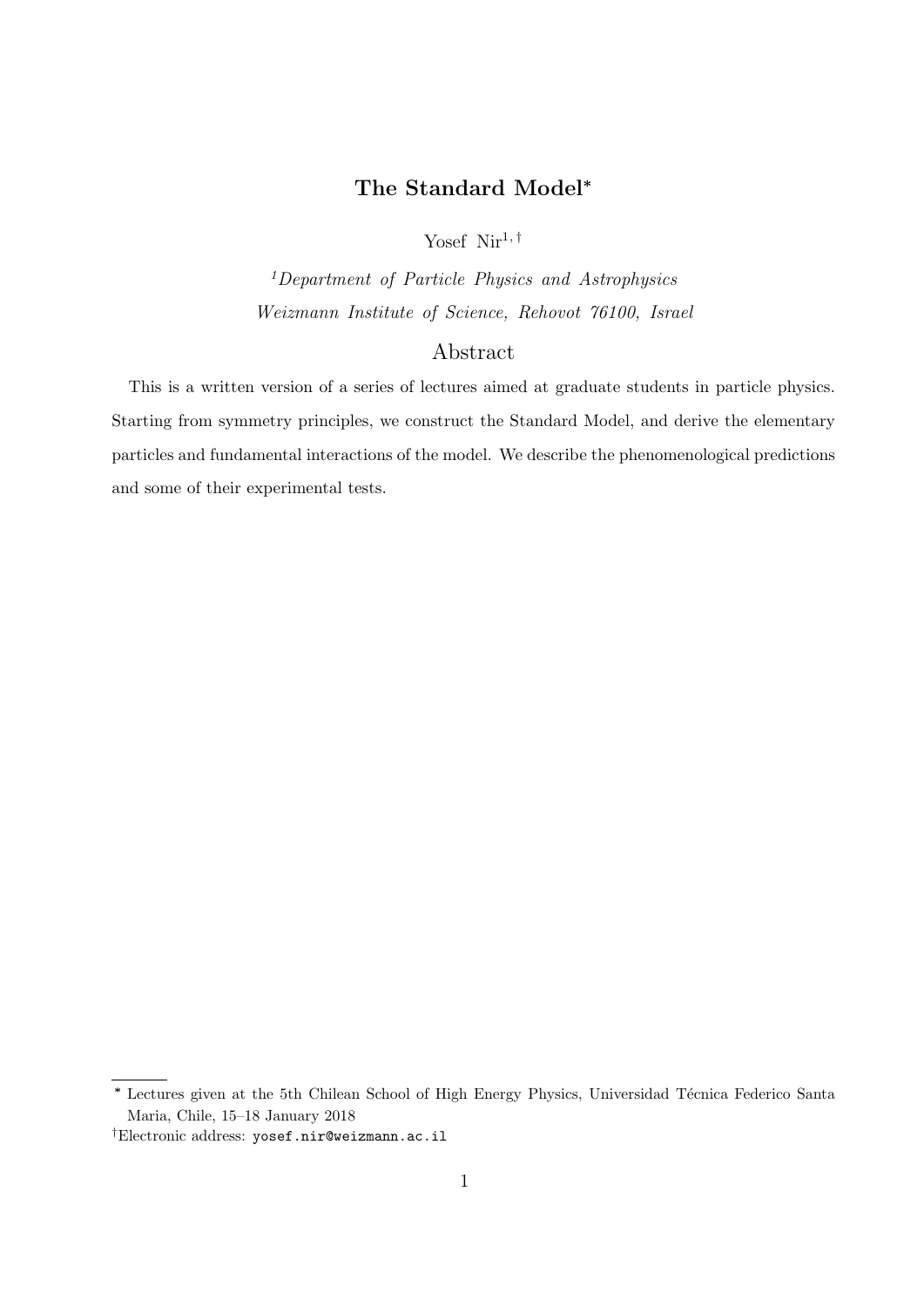# Contents

| I. Model Building from Symmetry Principles          | $\mathfrak{Z}$ |
|-----------------------------------------------------|----------------|
| A. Lagrangians                                      | 3              |
| <b>B.</b> Symmetries                                | $\overline{5}$ |
| C. Model building                                   | 6              |
| II. The Standard Model                              | $\overline{7}$ |
| <b>III.</b> The SM Lagrangian                       | 8              |
| A. $\mathcal{L}_{\text{kin}}$                       | 8              |
| B. $\mathcal{L}_{\psi}$                             | 9              |
| C. $\mathcal{L}_{\text{Yuk}}$                       | $9\phantom{.}$ |
| D. $\mathcal{L}_{\phi}$                             | 11             |
| E. Summary                                          | 12             |
| IV. The SM spectrum                                 | 12             |
| A. Scalars: back to $\mathcal{L}_{\phi}$            | 12             |
| B. Vector bosons: back to $\mathcal{L}_{kin}(\phi)$ | 13             |
| C. Fermions: back to $\mathcal{L}_{\text{Yuk}}$     | 14             |
| D. Summary                                          | 15             |
| V. The SM interactions                              | 16             |
| A. EM and strong interactions                       | 16             |
| B. Z-mediated weak interactions                     | 17             |
| C. W-mediated weak interactions                     | 19             |
| D. Interactions of the Higgs boson                  | 21             |
| E. Summary                                          | 23             |
| VI. The accidental symmetries of the SM             | 24             |
| A. Counting parameters                              | 25             |
| VII. Beyond the SM                                  | 26             |
| <b>VIII. Neutrinos</b>                              | 28             |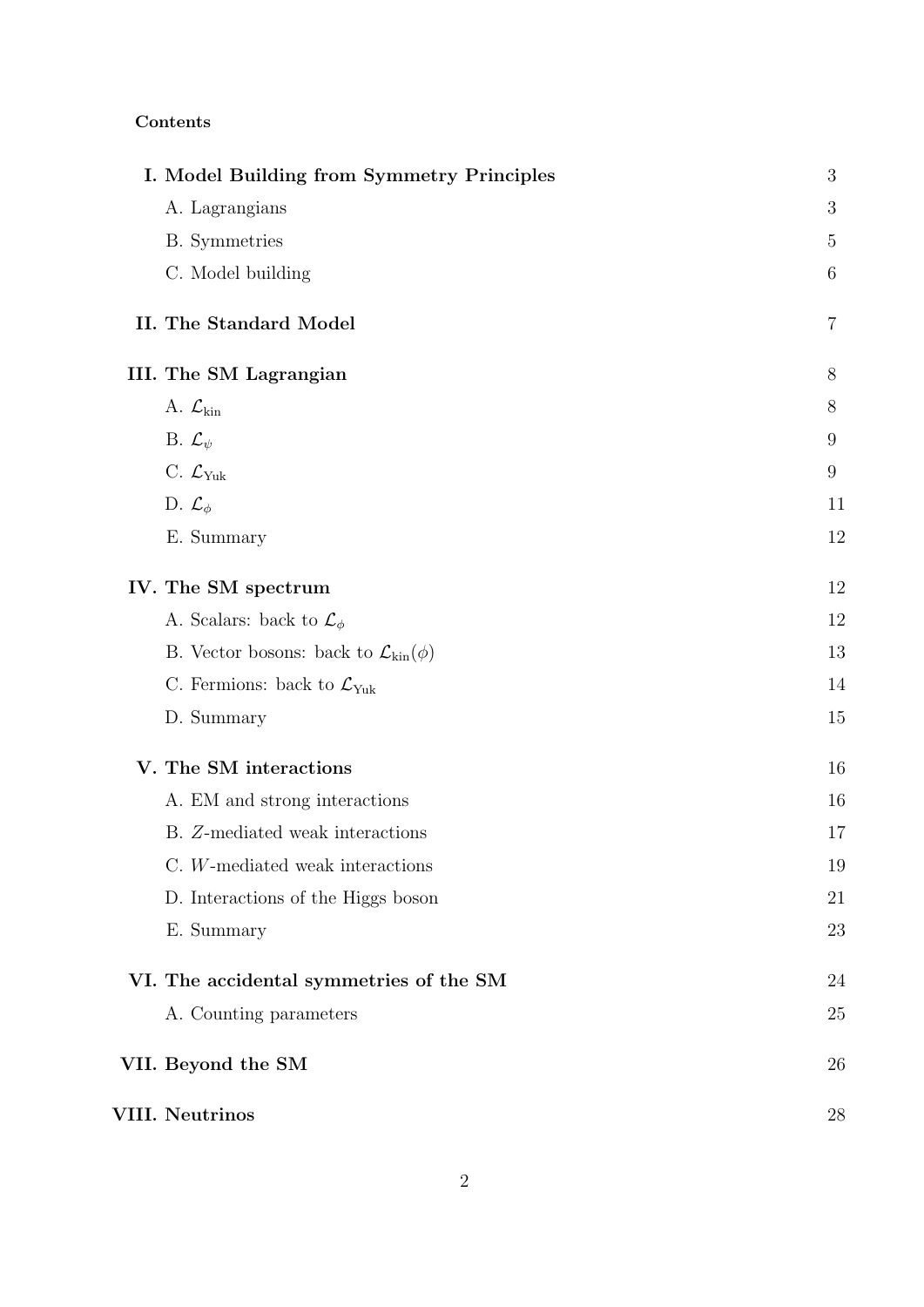| A. The neutrino spectrum                                  | 28 |
|-----------------------------------------------------------|----|
| B. The scale of generation of neutrino masses             | 29 |
| C. The neutrino interactions                              | 30 |
| D. Accidental symmetries and the lepton mixing parameters | 31 |
| E. Open questions                                         | 33 |
| Acknowledgments                                           | 34 |
| References                                                | 34 |

# I. MODEL BUILDING FROM SYMMETRY PRINCIPLES

### A. Lagrangians

Modern physics encodes the basic laws of Nature in the action S, and postulates the principle of minimal action in its quantum interpretation. In Quantum Field Theory (QFT), the action is an integral over spacetime of the "Lagrangian density" or Lagrangian,  $\mathcal{L}$ , for short. For our purposes, it is enough to consider the Lagrangian, rather than the action. In these lectures we explain how particle physicists "construct" Lagrangians. We do so by explicitly constructing the Standard Model Lagrangian. Then we discuss how experimentalists determine the numerical values of the parameters that appear in the Lagrangian, and how they test whether a Lagrangian provides a viable description of Nature.

The action is given by

$$
S = \int d^4x \mathcal{L}[\phi_i(x), \partial_\mu \phi_i(x)], \qquad (1)
$$

where  $d^4x = dx^0 dx^1 dx^2 dx^3$  is the integration measure in four-dimensional Minkowski space. The index i runs from 1 to the number of fields. Here we denote a generic field by  $\phi(x)$ .

In general, we require the following properties for the Lagrangian:

- (i) It is a function of the fields and their derivatives only, so as to ensure translational invariance.
- (ii) It depends on the fields taken at one spacetime point  $x^{\mu}$  only, leading to a local field theory.
- (iii) It is real, so that the total probability is conserved.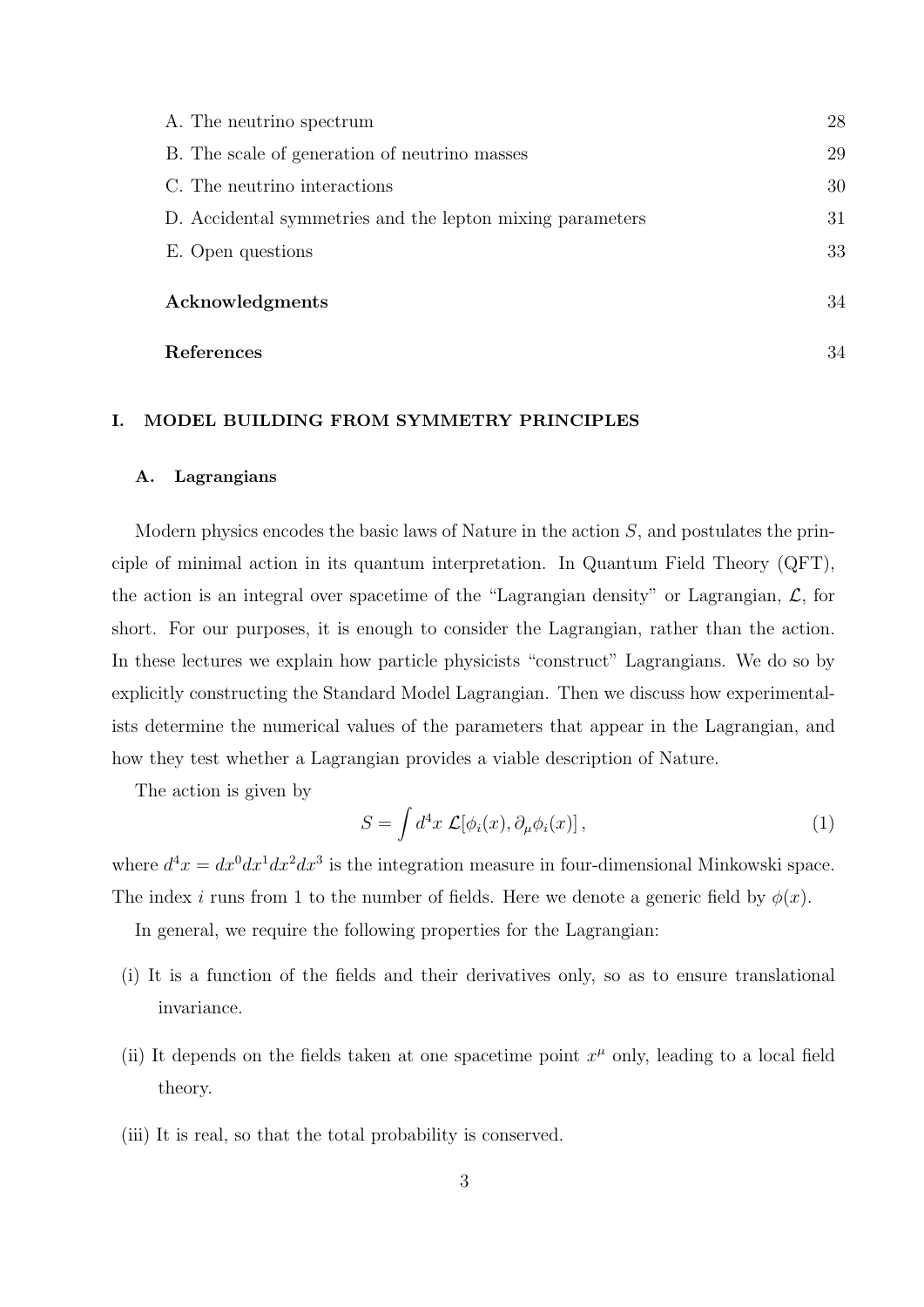- (iv) It is invariant under the Poincar´e group, that is under spacetime translations and Lorentz transformations.
- (v) It is an analytic function in the fields. This is not a general requirement, but it is common to all field theories that are solved via perturbation theory. In all of these, we expand around a minimum, and this expansion means that we consider a Lagrangian that is a polynomial in the fields.
- (vi) It is invariant under certain internal symmetry groups. The invariance of S (or of  $\mathcal{L}$ ) is in correspondence with conserved quantities and reflects basic symmetries of the physical system.

We impose two additional requirements:

- (vii) Naturalness: Every term in the Lagrangian that is not forbidden by a symmetry should appear.
- (viii) Renormalizability. A renormalizable Lagrangian contains only terms that are of dimension less than or equal to four in the fields and their derivatives.

The requirement of renormalizability ensures that the Lagrangian contains at most two  $\partial_{\mu}$  operations, and leads to classical equations of motion that are no higher than second order derivatives. If the full theory of Nature is described by QFT, its Lagrangian should indeed be renormalizable. The theories that we consider and, in particular, the Standard Model are, however, only low energy effective theories, valid up to some energy scale  $\Lambda$ . Therefore, we must include also non-renormalizable terms. These terms have coefficients with inverse mass dimensions,  $1/\Lambda^n$ ,  $n = 1, 2, \ldots$  For most purposes, however, the renormalizable terms constitute the leading terms in an expansion in  $E/\Lambda$ , where E is the energy scale of the physical processes under study. Therefore, the renormalizable part of the Lagrangian is a good starting point for our study.

Properties  $(i)-(v)$  are not the subject of these lectures. You must be familiar with them from your QFT course(s). We do, however, deal intensively with the other requirements. In particular, we focus on property (vi). Actually, the most important message that we would like to convey is the following: *(Almost) all experimental data for elementary particles*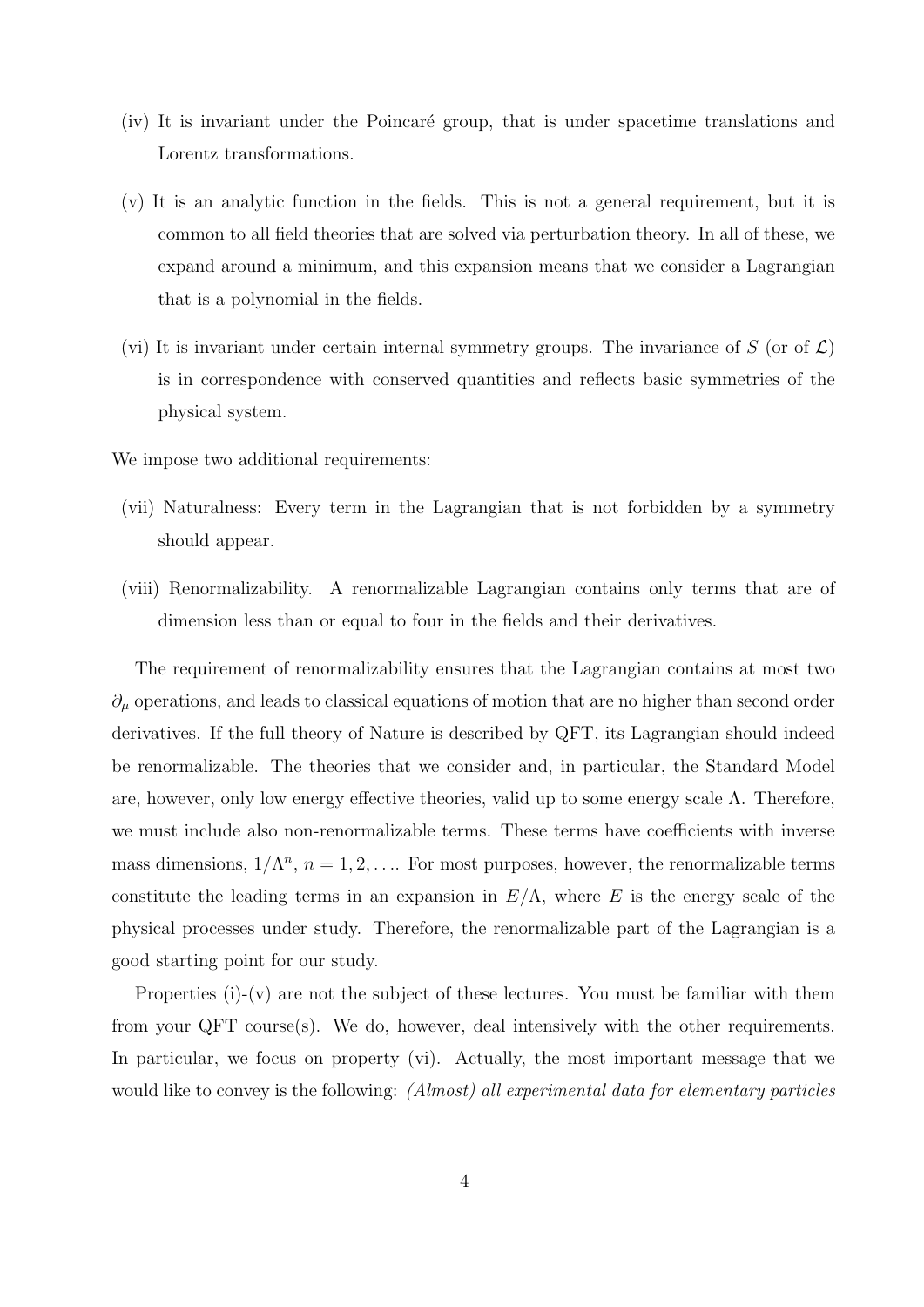| Type                  | Consequences                                       |  |
|-----------------------|----------------------------------------------------|--|
| Spacetime             | Conservation of energy, momentum, angular momentum |  |
| Discrete              | Selection rules                                    |  |
| Global (exact)        | Conserved charges                                  |  |
| Global (spon. broken) | Massless scalars                                   |  |
| Local (exact)         | Interactions, massless spin-1 mediators            |  |
| Local (spon. broken)  | Interactions, massive spin-1 mediators             |  |

TABLE I: Symmetries

and their interactions can be explained by the standard model of a spontaneously broken  $SU(3) \times SU(2) \times U(1)$  gauge symmetry.<sup>1</sup>

### B. Symmetries

Symmetries in QFT have a strong predictive, or explanatory, power. The main consequences of the various types of symmetries are summarized in Table I.

We emphasize here that there are symmetries that are not imposed and are called *acciden*tal symmetries. They are outputs of the theory rather than external constraints. Accidental symmetries arise due to the fact that we truncate our Lagrangian. In particular, the renormalizable terms in the Lagrangian often have accidental symmetries that are broken by non-renormalizable terms or by anomalies. Since we study mostly the renormalizable SM Lagrangian, we will indeed encounter accidental symmetries.

In the SM, only local symmetries are imposed. Similarly, in most of the extensions of the SM, only local and global discrete symmetries are imposed. While it is possible, in principle, to impose also global continuous symmetries, this is rarely done in current model building. The reason for that is twofold. First, there are arguments that suggest that continuous global symmetries are always broken by gravitational effects and thus can only arise as accidental, rather than imposed symmetries. Second, there is no obvious phenomenological motivation

<sup>1</sup> Actually, the great hope of the high-energy physics community is to prove this statement wrong, and to find an even more fundamental theory.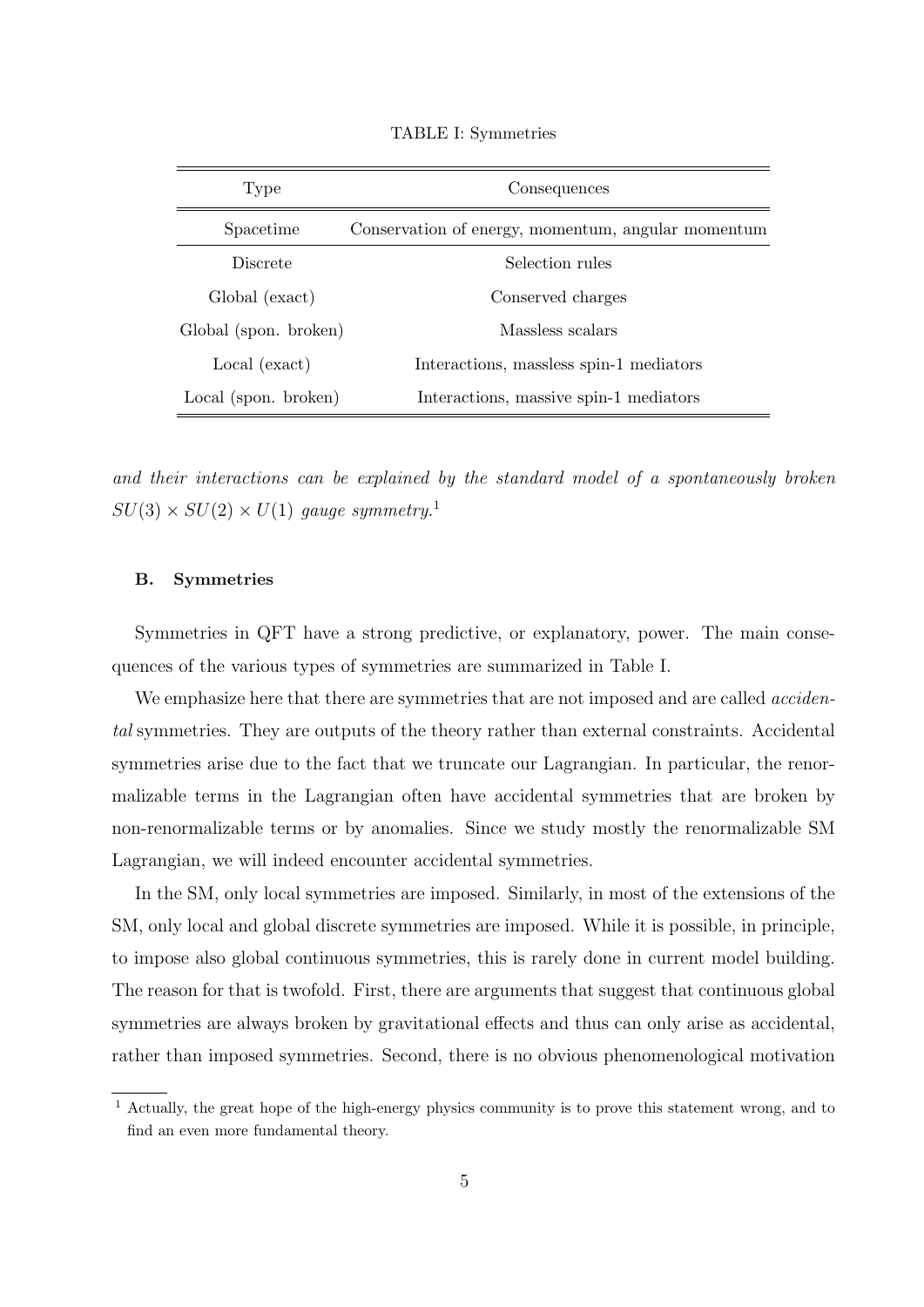|                           | Dirac                   | Majorana                         |
|---------------------------|-------------------------|----------------------------------|
| $#$ of degrees of freedom | 4                       | 2                                |
| Representation            | vector                  | neutral                          |
| Mass matrix               | $m \times n$ , general  | $(m+n) \times (m+n)$ , symmetric |
| SM fermions               | quarks, charged leptons | neutrinos $(?)$                  |

TABLE II: Dirac and Majorana masses

to impose such symmetries.

Additional important consequences of symmetries, beyond those of Table I, include

- The lightest particle that is charged under a symmetry is stable.
- Charged fermions cannot have Majorana masses.
- Chiral fermions cannot have Dirac masses.

A short summary of the differences between Dirac and Majorana fermions is given in Table II.

The main lesson that we can draw from these observations is the following: Charged fermions in a chiral representation are massless. In other words, if we encounter massless fermions in Nature, there is a way to explain their masslessness from symmetry principles.

## C. Model building

To construct a model, we provide as input the following ingredients:

- $(i)$  The symmetry;
- $(ii)$  The transformation properties of the fermions and the scalars.
- (*iii*) The pattern of spontaneous symmetry breaking (SSB).

Then we write the most general Lagrangian that depends on the scalar and fermion fields and is invariant under the symmetry. If the imposed symmetry is local, corresponding vector fields must be added.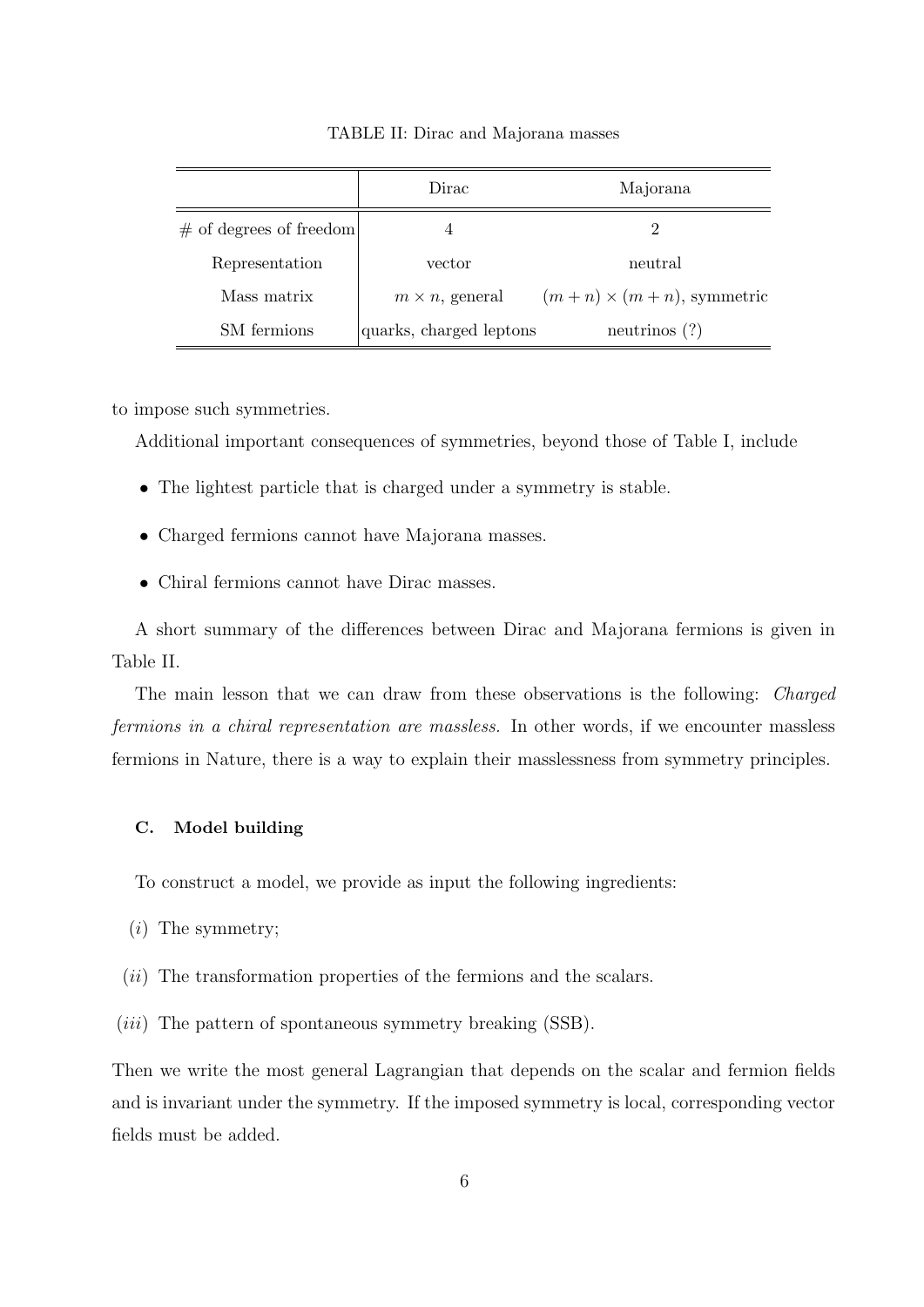We write the Lagrangian up to some order in the fields. Unless explicitly stated otherwise, we truncate the Lagrangian at the renormalizable level, that is, at dimension four in the fields. The most general renormalizable Lagrangian with scalar, fermion and gauge fields can be decomposed into

$$
\mathcal{L} = \mathcal{L}_{\text{kin}} + \mathcal{L}_{\psi} + \mathcal{L}_{\text{Yuk}} + \mathcal{L}_{\phi}.
$$
 (2)

Here  $\mathcal{L}_{kin}$  describes the free propagation in spacetime of all dynamical fields, as well as the gauge interactions,  $\mathcal{L}_{\psi}$  gives the fermion mass terms,  $\mathcal{L}_{\text{Yuk}}$  describes the Yukawa interactions, and  $\mathcal{L}_{\phi}$  gives the scalar potential.

The resulting Lagrangian has a finite number of parameters that we need to determine by experiment. In principle, for a theory with  $N$  independent parameters, we need to perform N appropriate measurements to extract the values of the parameters. Additional measurements test the theory.

### II. THE STANDARD MODEL

A model of elementary particles and their interactions is defined by the following ingredients: (i) The symmetries of the Lagrangian and the pattern of spontaneous symmetry breaking (SSB); (ii) The representations of fermions and scalars. The Standard Model (SM) is defined as follows:

• The symmetry is a local

$$
G_{\rm SM} = SU(3)_C \times SU(2)_L \times U(1)_Y,\tag{3}
$$

which is spontaneously broken into

$$
G_{\rm SM} \to SU(3)_C \times U(1)_{\rm EM} \quad (Q_{\rm EM} = T_3 + Y). \tag{4}
$$

• There are three fermion generations, each consisting of five representations of  $G_{SM}$ :

$$
Q_{Li}(3,2)_{+1/6}
$$
,  $U_{Ri}(3,1)_{+2/3}$ ,  $D_{Ri}(3,1)_{-1/3}$ ,  $L_{Li}(1,2)_{-1/2}$ ,  $E_{Ri}(1,1)_{-1}$   $(i = 1,2,3)$ .  
(5)

There is a single scalar field,

$$
\phi(1,2)_{+1/2}.\tag{6}
$$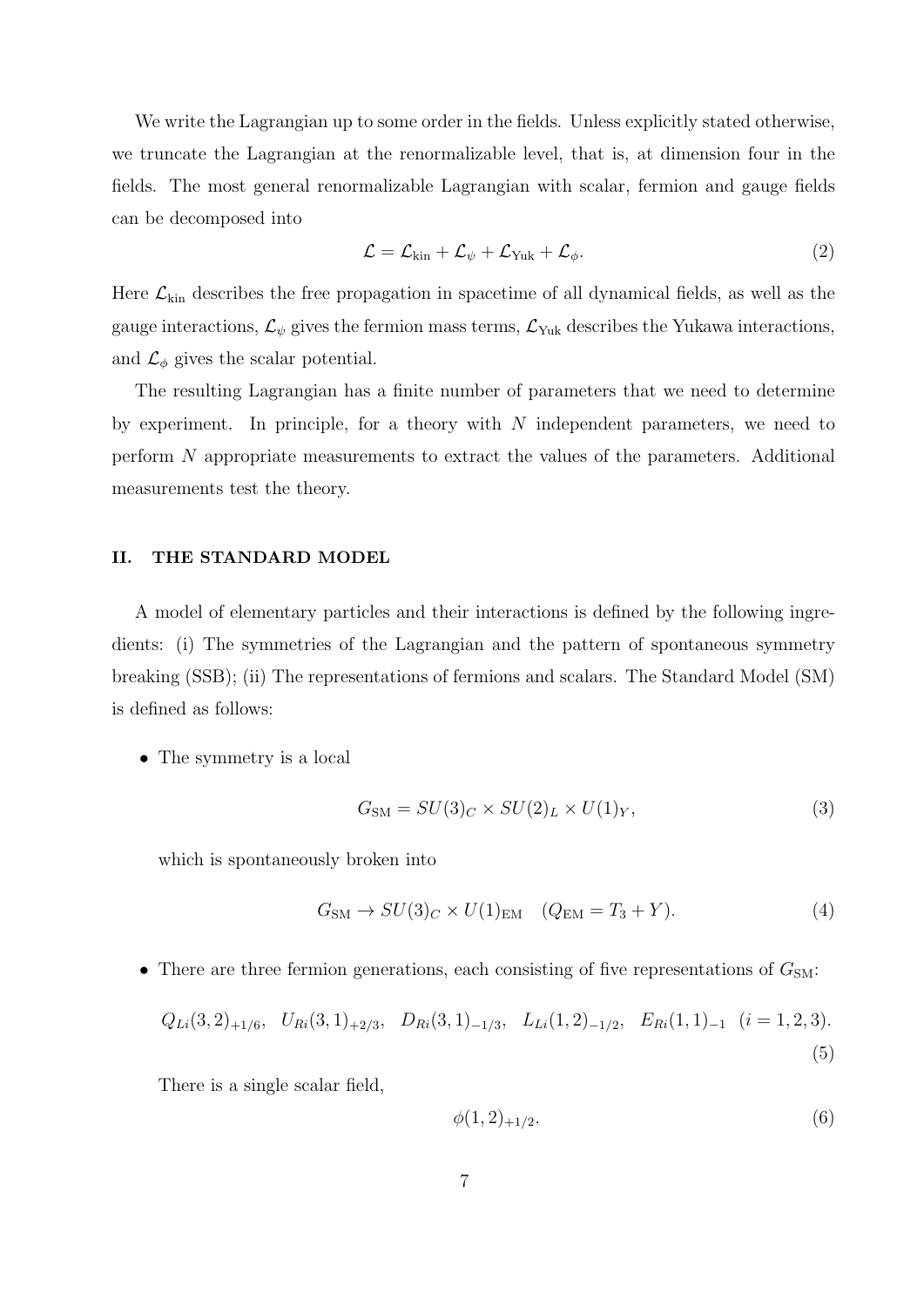#### III. THE SM LAGRANGIAN

The most general renormalizable Lagrangian with scalar and fermion fields can be decomposed into

$$
\mathcal{L} = \mathcal{L}_{\text{kin}} + \mathcal{L}_{\psi} + \mathcal{L}_{\text{Yuk}} + \mathcal{L}_{\phi}.
$$
 (7)

Here  $\mathcal{L}_{kin}$  describes free propagation in spacetime, as well as gauge interactions,  $\mathcal{L}_{\psi}$  gives fermion mass terms,  $\mathcal{L}_{\text{Yuk}}$  describes the Yukawa interactions, and  $\mathcal{L}_{\phi}$  gives the scalar potential. We now find the specific form of the Lagrangian made of the fermion fields  $Q_{Li}$ ,  $U_{Ri}$ ,  $D_{Ri}$ ,  $L_{Li}$  and  $E_{Ri}$  (5), and the scalar field  $\phi$  (6), subject to the gauge symmetry (3) and leading to the SSB of Eq. (4).

# A.  $\mathcal{L}_{\text{kin}}$

The local symmetry requires that we introduce the following gauge boson degrees of freedom:

$$
G_a^{\mu}(8,1)_0, \quad W_a^{\mu}(1,3)_0, \quad B^{\mu}(1,1)_0. \tag{8}
$$

The corresponding field strengths are given by

$$
G_a^{\mu\nu} = \partial^{\mu} G_a^{\nu} - \partial^{\nu} G_a^{\mu} - g_s f_{abc} G_b^{\mu} G_c^{\nu},
$$
  
\n
$$
W_a^{\mu\nu} = \partial^{\mu} W_a^{\nu} - \partial^{\nu} W_a^{\mu} - g \epsilon_{abc} W_b^{\mu} W_c^{\nu},
$$
  
\n
$$
B^{\mu\nu} = \partial^{\mu} B^{\nu} - \partial^{\nu} B^{\mu},
$$
\n(9)

where  $f_{abc}$  ( $\epsilon_{abc}$ ) are the structure constants of  $SU(3)$  ( $SU(2)$ ). The covariant derivative is

$$
D^{\mu} = \partial^{\mu} + ig_s G^{\mu}_a L_a + igW^{\mu}_b T_b + ig'B^{\mu} Y,\tag{10}
$$

where the  $L_a$ 's are  $SU(3)_C$  generators (the 3 × 3 Gell-Mann matrices  $\frac{1}{2}\lambda_a$  for triplets, 0 for singlets), the  $T_b$ 's are  $SU(2)_L$  generators (the  $2 \times 2$  Pauli matrices  $\frac{1}{2}\tau_b$  for doublets, 0 for singlets), and the Y's are the  $U(1)_Y$  charges. Explicitly, the covariant derivatives acting on the various scalar and fermion fields are given by

$$
D^{\mu}\phi = \left(\partial^{\mu} + \frac{i}{2}gW_b^{\mu}\tau_b + \frac{i}{2}g'B^{\mu}\right)\phi,
$$
  

$$
D^{\mu}Q_{Li} = \left(\partial^{\mu} + \frac{i}{2}g_sG_a^{\mu}\lambda_a + \frac{i}{2}gW_b^{\mu}\tau_b + \frac{i}{6}g'B^{\mu}\right)Q_{Li},
$$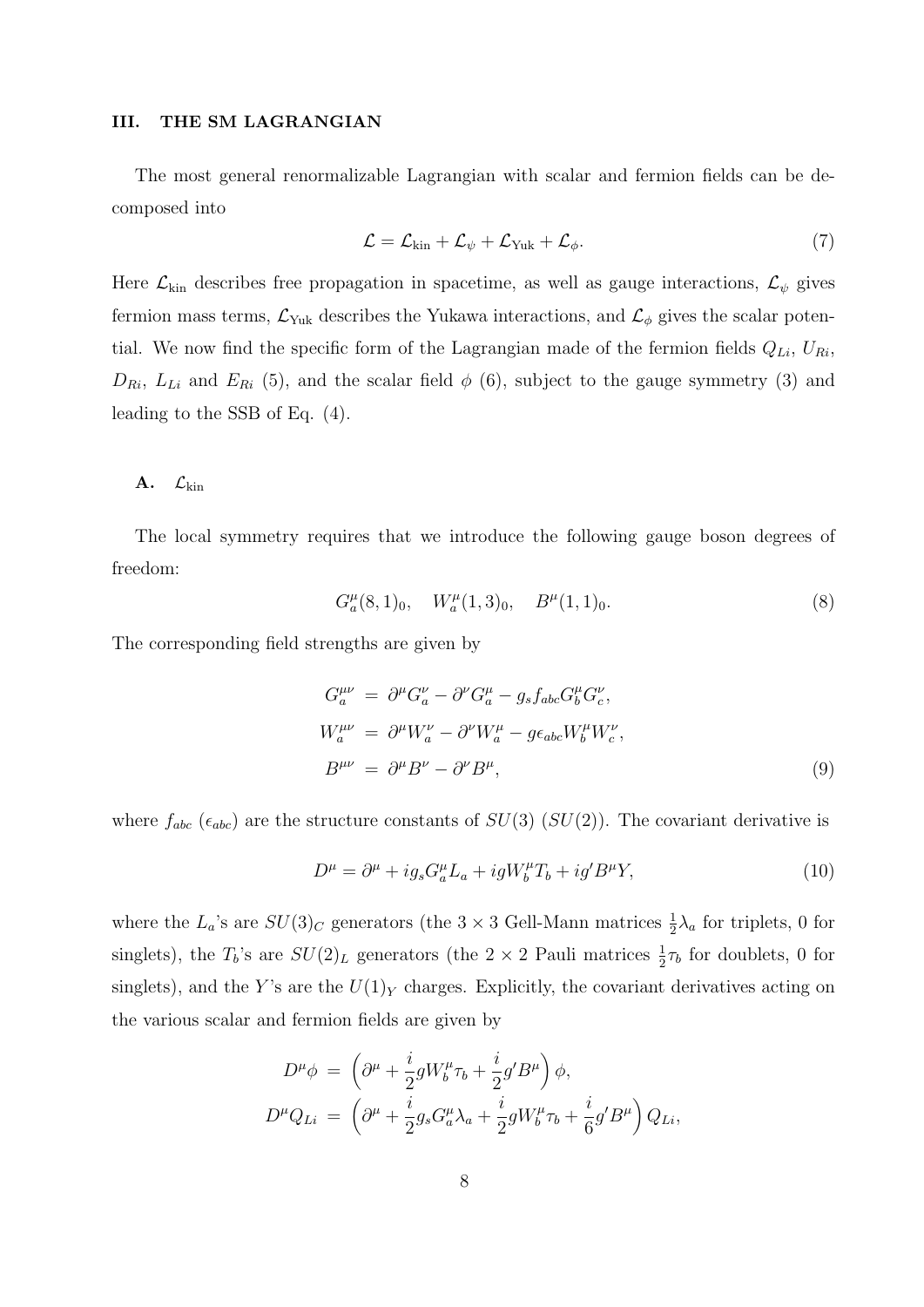$$
D^{\mu}U_{Ri} = \left(\partial^{\mu} + \frac{i}{2}g_s G^{\mu}_a \lambda_a + \frac{2i}{3}g'B^{\mu}\right)U_{Ri},
$$
  
\n
$$
D^{\mu}D_{Ri} = \left(\partial^{\mu} + \frac{i}{2}g_s G^{\mu}_a \lambda_a - \frac{i}{3}g'B^{\mu}\right)D_{Ri},
$$
  
\n
$$
D^{\mu}L_{Li} = \left(\partial^{\mu} + \frac{i}{2}gW^{\mu}_b \tau_b - \frac{i}{2}g'B^{\mu}\right)L_{Li},
$$
  
\n
$$
D^{\mu}E_{Ri} = \left(\partial^{\mu} - ig'B^{\mu}\right)E_{Ri}.
$$
\n(11)

 $\mathcal{L}_{\mathrm{kin}}$  is given by

$$
\mathcal{L}_{\text{kin}}^{\text{SM}} = -\frac{1}{4} G_{a}^{\mu\nu} G_{a\mu\nu} - \frac{1}{4} W_{b}^{\mu\nu} W_{b\mu\nu} - \frac{1}{4} B^{\mu\nu} B_{\mu\nu} \n- i \overline{Q_{Li}} \overline{\psi} Q_{Li} - i \overline{U_{Ri}} \overline{\psi} U_{Ri} - i \overline{D_{Ri}} \overline{\psi} D_{Ri} - i \overline{L_{Li}} \overline{\psi} L_{Li} - i \overline{E_{Ri}} \overline{\psi} E_{Ri} \n- (D^{\mu} \phi)^{\dagger} (D_{\mu} \phi).
$$
\n(12)

This part of the interaction Lagrangian is flavor-universal. In addition, it conserves CP.

# **B.**  $\mathcal{L}_{\psi}$

There are no mass terms for the fermions in the SM. We cannot write Dirac mass terms for the fermions because they are assigned to chiral representations of the gauge symmetry. We cannot write Majorana mass terms for the fermions because they all have  $Y \neq 0$ . Thus,

$$
\mathcal{L}_{\psi}^{\text{SM}} = 0. \tag{13}
$$

### C.  $\mathcal{L}_{\text{Yuk}}$

The Yukawa part of the Lagrangian is given by

$$
\mathcal{L}_{\mathcal{Y}}^{\mathcal{SM}} = Y_{ij}^d \overline{Q_{Li}} \phi D_{Rj} + Y_{ij}^u \overline{Q_{Li}} \tilde{\phi} U_{Rj} + Y_{ij}^e \overline{L_{Li}} \phi E_{Rj} + \text{h.c.},\tag{14}
$$

where  $\tilde{\phi} = i\tau_2 \phi^{\dagger}$ , and the Y<sup>f</sup> are general 3 × 3 matrices of dimensionless couplings. This part of the Lagrangian is, in general, flavor-dependent (that is,  $Y^f \nless 1$ ) and CP violating.

Without loss of generality, we can use a bi-unitary transformation,

$$
Y^e \to \hat{Y}_e = U_{eL} Y^e U_{eR}^\dagger,\tag{15}
$$

to change the basis to one where  $Y^e$  is diagonal and real:

$$
\hat{Y}^e = \text{diag}(y_e, y_\mu, y_\tau). \tag{16}
$$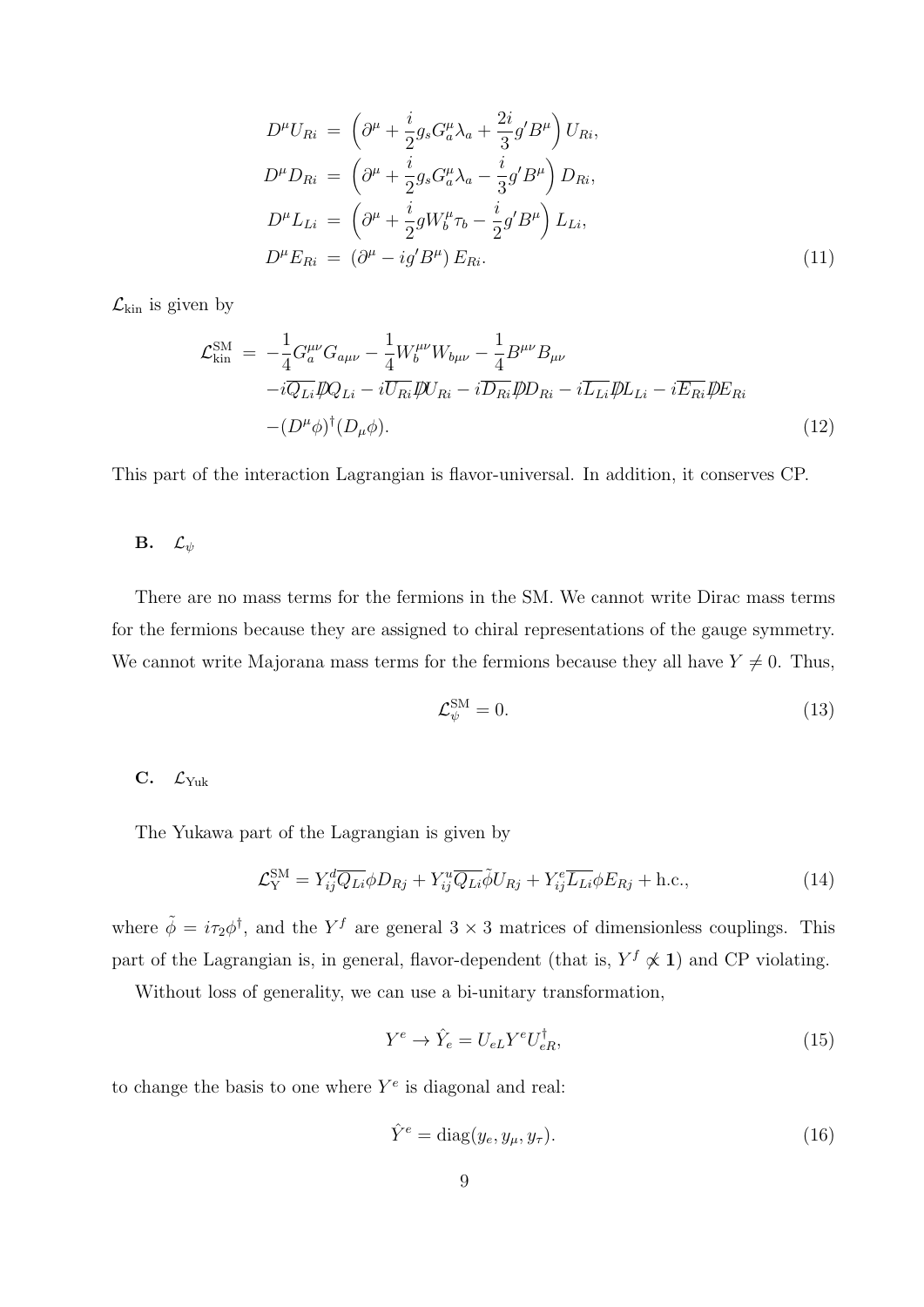In the basis defined in Eq. (16), we denote the components of the lepton  $SU(2)$ -doublets, and the three lepton  $SU(2)$ -singlets, as follows:

$$
\begin{pmatrix} \nu_{eL} \\ e_L \end{pmatrix}, \qquad \begin{pmatrix} \nu_{\mu L} \\ \mu_L \end{pmatrix}, \qquad \begin{pmatrix} \nu_{\tau L} \\ \tau_L \end{pmatrix}; \qquad e_R, \qquad \mu_R, \qquad \tau_R, \tag{17}
$$

where  $e, \mu, \tau$  are ordered by the size of  $y_{e,\mu,\tau}$  (from smallest to largest).

Similarly, without loss of generality, we can use a bi-unitary transformation,

$$
Y^u \to \hat{Y}_u = V_{uL} Y^u V_{uR}^\dagger,\tag{18}
$$

to change the basis to one where  $\hat{Y}^u$  is diagonal and real:

$$
\hat{Y}^u = \text{diag}(y_u, y_c, y_t). \tag{19}
$$

In the basis defined in Eq.  $(19)$ , we denote the components of the quark  $SU(2)$ -doublets, and the quark up  $SU(2)$ -singlets, as follows:

$$
\begin{pmatrix} u_L \\ d_{uL} \end{pmatrix}, \qquad \begin{pmatrix} c_L \\ d_{cL} \end{pmatrix}, \qquad \begin{pmatrix} t_L \\ d_{tL} \end{pmatrix}; \qquad u_R, \qquad c_R, \qquad t_R, \tag{20}
$$

where  $u, c, t$  are ordered by the size of  $y_{u,c,t}$  (from smallest to largest).

We can use yet another bi-unitary transformation,

$$
Y^d \to \hat{Y}_d = V_{dL} Y^d V_{dR}^\dagger,\tag{21}
$$

to change the basis to one where  $\hat{Y}^d$  is diagonal and real:

$$
\hat{Y}^d = \text{diag}(y_d, y_s, y_b). \tag{22}
$$

In the basis defined in Eq.  $(22)$ , we denote the components of the quark  $SU(2)$ -doublets, and the quark down  $SU(2)$ -singlets, as follows:

$$
\begin{pmatrix} u_{dL} \\ d_L \end{pmatrix}, \qquad \begin{pmatrix} u_{sL} \\ s_L \end{pmatrix}, \qquad \begin{pmatrix} u_{bL} \\ b_L \end{pmatrix}; \qquad d_R, \qquad s_R, \qquad b_R, \tag{23}
$$

where  $d, s, b$  are ordered by the size of  $y_{d,s,b}$  (from smallest to largest).

Note that if  $V_{u} \neq V_{d}$ , as is the general case, then the interaction basis defined by (19) is different from the interaction basis defined by  $(22)$ . In the former,  $Y<sup>d</sup>$  can be written as a unitary matrix times a diagonal one,

$$
Y^u = \hat{Y}^u, \quad Y^d = V\hat{Y}^d. \tag{24}
$$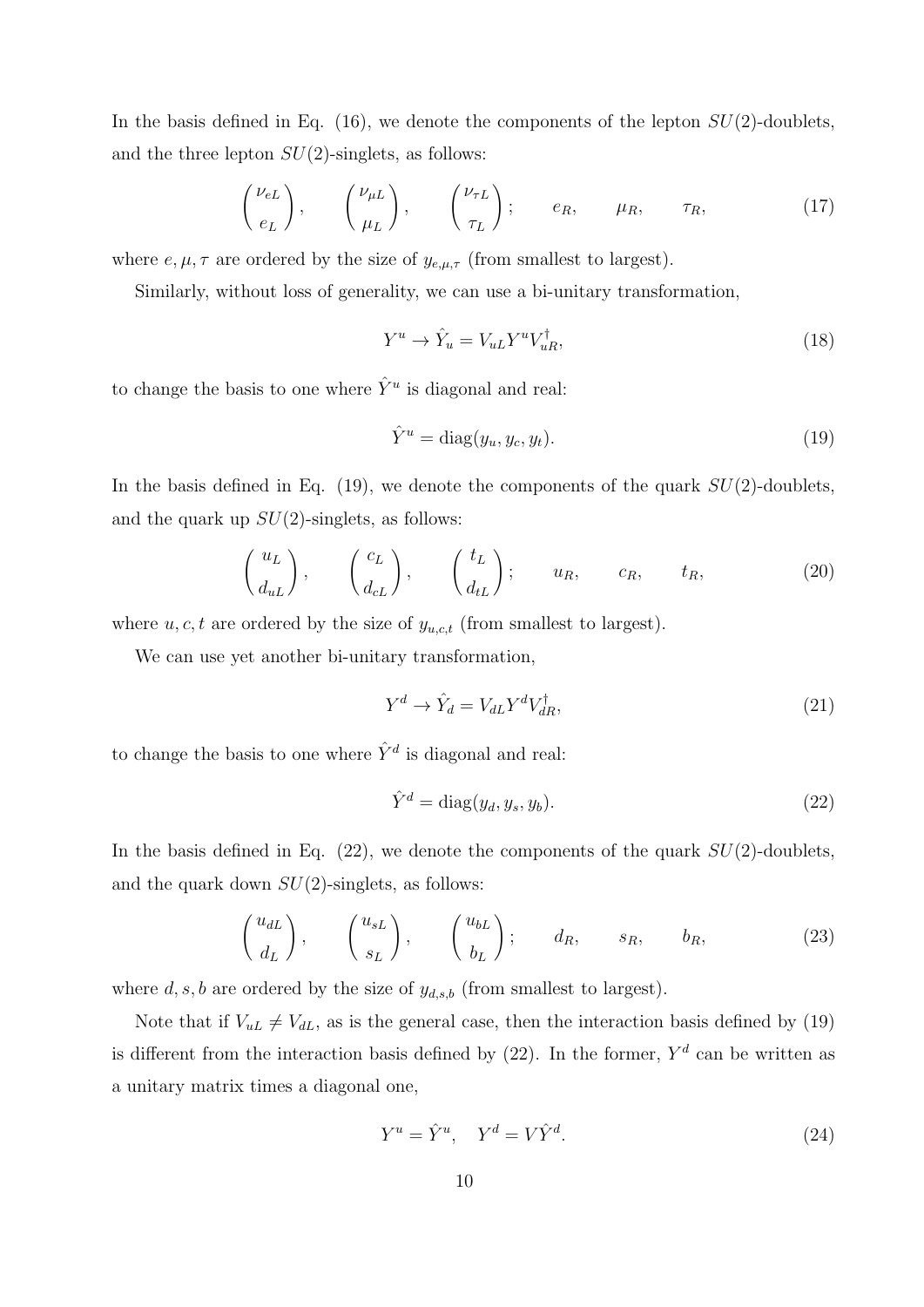In the latter,  $Y^u$  can be written as a unitary matrix times a diagonal one,

$$
Y^d = \hat{Y}^d, \quad Y^u = V^{\dagger} \hat{Y}^u.
$$
\n
$$
(25)
$$

In either case, the matrix  $V$  is given by

$$
V = V_{uL} V_{dL}^{\dagger},\tag{26}
$$

where  $V_{uL}$  and  $V_{dL}$  are defined in Eqs. (18) and (21), respectively. Note that  $V_{uL}$ ,  $V_{uR}$ ,  $V_{dL}$ and  $V_{dR}$  depend on the basis from which we start the diagonalization. The combination  $V = V_{uL} V_{dL}^{\dagger}$ , however, does not. This is a hint that V is physical. Indeed, below we see that it plays a crucial role in the charged current interactions.

# D.  $\mathcal{L}_{\phi}$

The scalar potential is given by

$$
\mathcal{L}_{\phi}^{\text{SM}} = -\mu^2 \phi^{\dagger} \phi - \lambda (\phi^{\dagger} \phi)^2. \tag{27}
$$

This part of the Lagrangian is also CP conserving.

Choosing  $\mu^2$  < 0 and  $\lambda > 0$  leads to the required spontaneous symmetry breaking. Defining

$$
v^2 = -\frac{\mu^2}{\lambda},\tag{28}
$$

we can rewrite Eq. (27) as follows (up to a constant term):

$$
\mathcal{L}_{\phi} = -\lambda \left( \phi^{\dagger} \phi - \frac{v^2}{2} \right)^2.
$$
\n(29)

The scalar potential (29) implies that the scalar field acquires a VEV,  $|\langle \phi \rangle| = v/\sqrt{2}$ . We have to make a choice of the direction of  $\langle \phi \rangle$ , and we choose it in the real direction of the down component,

$$
\langle \phi \rangle = \begin{pmatrix} 0 \\ v/\sqrt{2} \end{pmatrix} . \tag{30}
$$

This VEV breaks the  $SU(2) \times U(1)$  symmetry down to a  $U(1)$  subgroup. This statement corresponds to the fact that there is one (and only one) linear combination of generators that annihilates the vacuum state. With our specific choice, Eq. (30), it is  $T_3 + Y$ . The unbroken subgroup is identified with  $U(1)_{EM}$ , and hence its generator, Q, is identified as

$$
Q = T_3 + Y.\t\t(31)
$$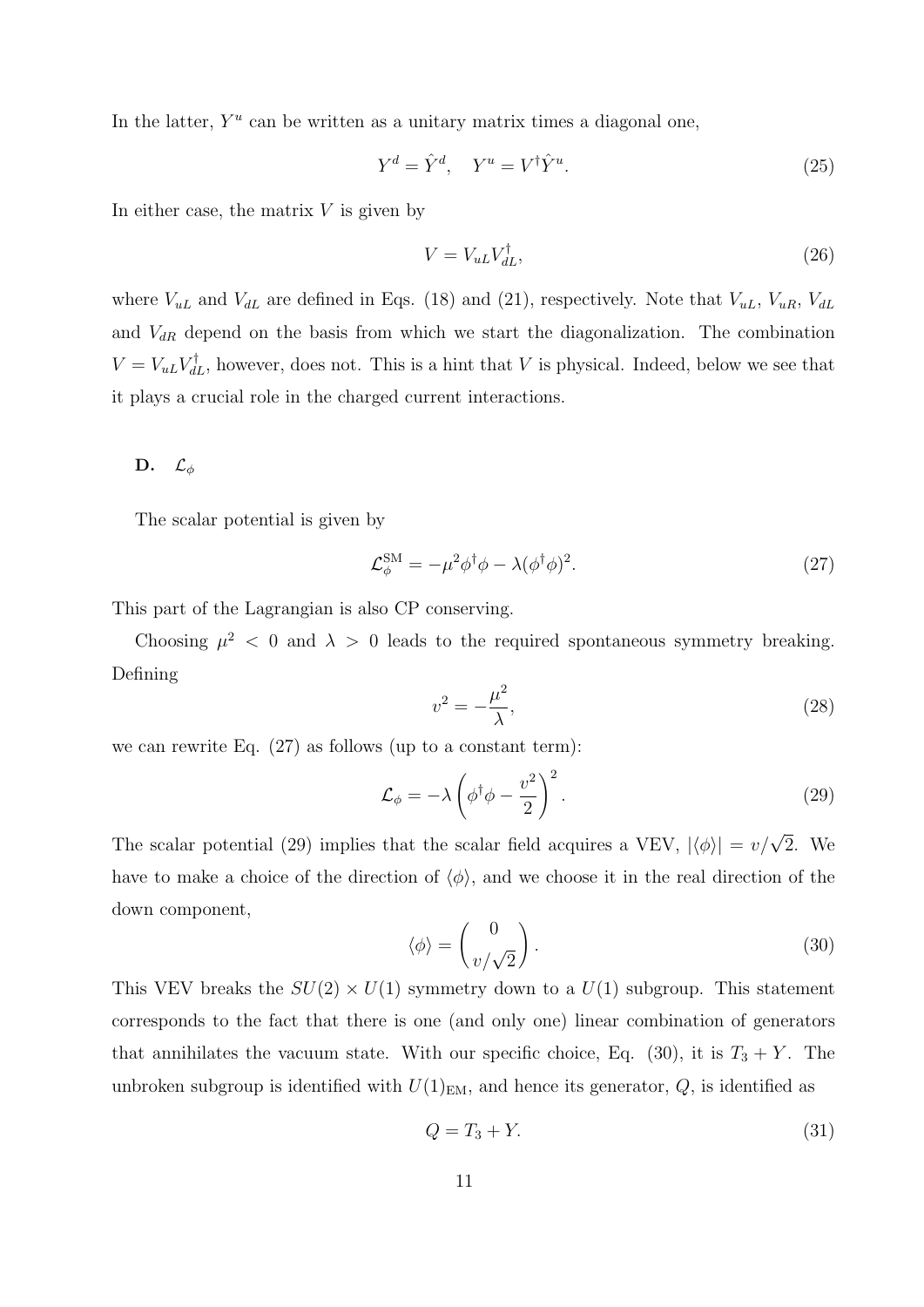### E. Summary

The renormalizable part of the Standard Model Lagrangian is given by

$$
\mathcal{L}_{\rm SM} = -\frac{1}{4} G_a^{\mu\nu} G_{a\mu\nu} - \frac{1}{4} W_b^{\mu\nu} W_{b\mu\nu} - \frac{1}{4} B^{\mu\nu} B_{\mu\nu} - (D^{\mu} \phi)^{\dagger} (D_{\mu} \phi) \n- i \overline{Q_{Li}} \mathcal{D}_{Li} - i \overline{U_{Ri}} \mathcal{D}_{Ri} - i \overline{D_{Ri}} \mathcal{D}_{Ri} - i \overline{L_{Li}} \mathcal{D}_{Li} - i \overline{E_{Ri}} \mathcal{D}_{Ri} \n+ \left( Y_{ij}^u \overline{Q_{Li}} U_{Rj} \tilde{\phi} + Y_{ij}^d \overline{Q_{Li}} D_{Rj} \phi + Y_{ij}^e \overline{L_{Li}} E_{Rj} \phi + \text{h.c.} \right) \n- \lambda \left( \phi^{\dagger} \phi - v^2 / 2 \right)^2 ,
$$
\n(32)

where  $i, j = 1, 2, 3$ .

### IV. THE SM SPECTRUM

# A. Scalars: back to  $\mathcal{L}_{\phi}$

Let us denote the four real components of the scalar doublet as three phases,  $\theta_a(x)$  $(a = 1, 2, 3)$ , and one magnitude,  $h(x)$ . We choose the three phases to be the three "would be" Goldstone bosons. In the SM, the broken generators are  $T_1$ ,  $T_2$ , and  $T_3 - Y$ , and thus we write

$$
\phi(x) = \exp\left[(i/2)\left(\sigma_a \theta_a(x) - I\theta_3(x)\right)\right] \frac{1}{\sqrt{2}} \begin{pmatrix} 0\\ v + h(x) \end{pmatrix}.
$$
 (33)

The local  $SU(2)_L \times U(1)_Y$  symmetry of the Lagrangian allows one to rotate away the explicit dependence on the three  $\theta_a(x)$ . They represent the three would-be Goldstone bosons that are eaten by the three gauge bosons that acquire masses as a result of the SSB. In this gauge  $\phi(x)$  has one degree of freedom (DoF):

$$
\phi(x) = \frac{1}{\sqrt{2}} \begin{pmatrix} 0 \\ v + h(x) \end{pmatrix} . \tag{34}
$$

The scalar h is the Higgs boson. It is an  $S(3)_C$ -singlet and  $U(1)_{EM}$ -neutral. Its mass can be obtained by plugging (34) into (29), and is given by

$$
m_h^2 = 2\lambda v^2. \tag{35}
$$

Experiment gives [1]

$$
m_h = 125.09 \pm 0.24 \text{ GeV}.
$$
\n(36)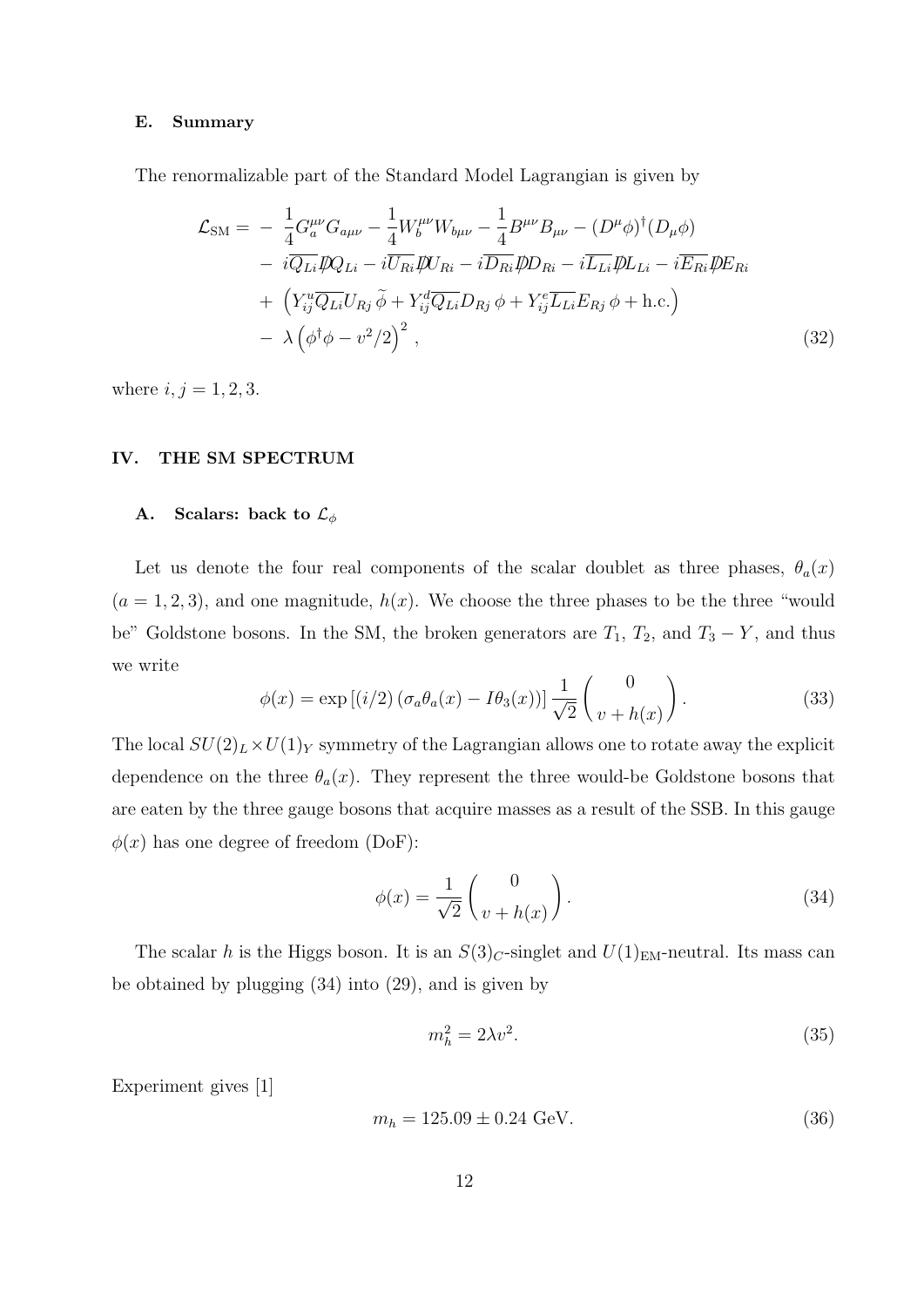## **B.** Vector bosons: back to  $\mathcal{L}_{kin}(\phi)$

The  $SU(3)_C$  gauge symmetry remains unbroken. Thus, the gluon, an  $SU(3)_C$ -octet and  $U(1)_{\text{EM}}$ -neutral, is massless:

$$
m_g = 0.\t\t(37)
$$

As concerns the vector bosons related to the  $SU(2)_L \times U(1)_Y$  symmetry, since the symmetry that is related to three out of the four generators is spontaneously broken, three of the four vector bosons acquire masses, while one remains massless. To see how this happens, we examine  $(D_{\mu}\langle \phi \rangle)^{\dagger} (D^{\mu}\langle \phi \rangle)$ . Using Eq. (11) for  $D^{\mu}\phi$ , we obtain:

$$
D^{\mu}\langle\phi\rangle = \frac{i}{\sqrt{8}} \left( gW_a^{\mu}\sigma_a + g'B^{\mu} \right) \binom{0}{v} = \frac{i}{\sqrt{8}} \binom{gW_3^{\mu} + g'B^{\mu}}{g(W_1^{\mu} + iW_2^{\mu})} \begin{pmatrix} gW_1^{\mu} - iW_2^{\mu} \end{pmatrix} \binom{0}{v} . \tag{38}
$$

The mass terms for the vector bosons are thus given by

$$
\mathcal{L}_{M_V} = \frac{1}{8} (0 \ v) \begin{pmatrix} gW_{3\mu} + g'B_{\mu} & g(W_1 - iW_2)_{\mu} \\ g(W_1 + iW_2)_{\mu} & -gW_{3\mu} + g'B_{\mu} \end{pmatrix} \begin{pmatrix} gW_3^{\mu} + g'B^{\mu} & g(W_1 - iW_2)^{\mu} \\ g(W_1 + iW_2)^{\mu} & -gW_3^{\mu} + g'B^{\mu} \end{pmatrix} \begin{pmatrix} 0 \\ v \end{pmatrix} .
$$
\n(39)

We define an angle  $\theta_W$  via

$$
\tan \theta_W \equiv \frac{g'}{g}.\tag{40}
$$

We define four gauge boson states:

$$
W^{\pm}_{\mu} = \frac{1}{\sqrt{2}} (W_1 \mp iW_2)_{\mu}, \quad Z^0_{\mu} = \cos \theta_W W_{3\mu} - \sin \theta_W B_{\mu}, \quad A^0_{\mu} = \sin \theta_W W_{3\mu} + \cos \theta_W B_{\mu}. \tag{41}
$$

The  $W^{\pm}_{\mu}$  are charged under electromagnetism (hence the superscripts  $\pm$ ), while  $A_{\mu}^{0}$  and  $Z_{\mu}^{0}$ are neutral. In terms of the vector boson fields of Eq. (41), Eq. (39) reads

$$
\mathcal{L}_{M_V} = \frac{1}{4} g^2 v^2 W^{+\mu} W^{-}_{\mu} + \frac{1}{8} (g^2 + g'^2) v^2 Z^{0\mu} Z^0_{\mu}.
$$
\n(42)

We learn that the four states of Eq. (41) are the mass eigenstates, with masses-squared

$$
m_W^2 = \frac{1}{4}g^2v^2, \qquad m_Z^2 = \frac{1}{4}(g^2 + g'^2)v^2, \qquad m_A^2 = 0.
$$
 (43)

(Recall that for a complex field  $\phi$  with mass m the mass term is  $m^2|\phi|^2$  while for a real field it is  $m^2\phi^2/2$ .) Three points are worth emphasizing:

- 1. As anticipated, three vector boson acquire masses.
- 2.  $m_A^2 = 0$  is not a prediction, but rather a consistency check on our calculation.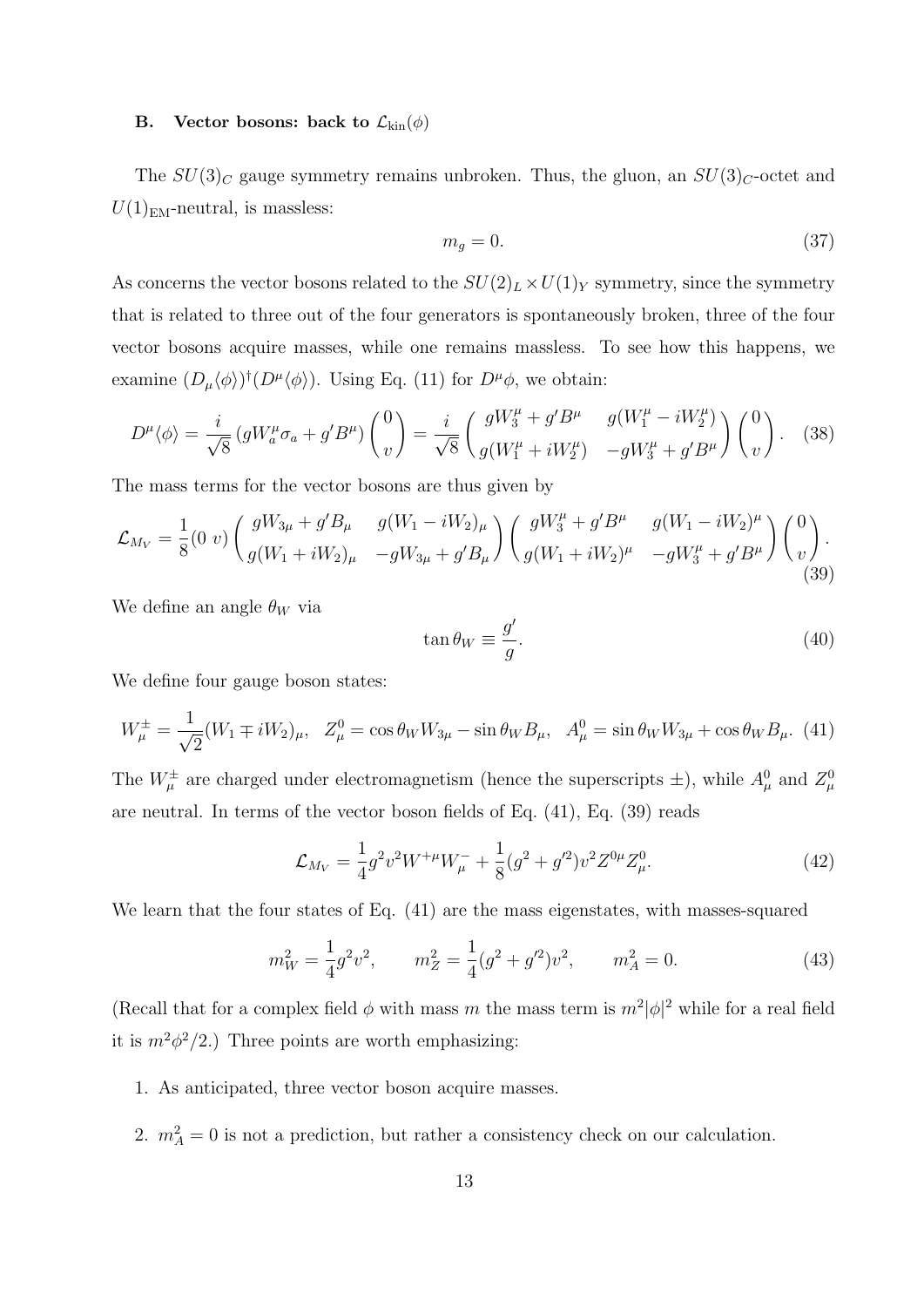3. The angle  $\theta_W$  represents a rotation angle of the two neutral vector bosons from the interaction basis, where fields have well-defined transformation properties under the full gauge symmetry,  $(W_3, B)$ , into the mass basis for the vector bosons,  $(Z, A)$ .

SSB leads to relation between observables that would have been independent in the absence of a symmetry. One such important relation involves the vector-boson masses and their couplings:

$$
\frac{m_W^2}{m_Z^2} = \frac{g^2}{g^2 + g'^2}.\tag{44}
$$

This relation is testable. The left hand side can be derived from the measured spectrum, and the right hand side from interaction rates. It is conventional to express this relation in terms of  $\theta_W$ , defined in Eq. (40):

$$
\rho \equiv \frac{m_W^2}{m_Z^2 \cos^2 \theta_W} = 1. \tag{45}
$$

The  $\rho = 1$  relation is a consequence of the SSB by  $SU(2)$ -doublets. It thus tests this specific ingredient of the SM.

The experimental values of the weak gauge boson masses are given by [1]

$$
m_W = 80.385 \pm 0.015 \text{ GeV}; \qquad m_Z = 91.1876 \pm 0.0021 \text{ GeV}. \tag{46}
$$

We can then use the  $\rho = 1$  relation to determine  $\sin^2 \theta_W$ :

$$
\frac{m_W}{m_Z} = 0.8815 \pm 0.0002 \quad \Longrightarrow \quad \sin^2 \theta_W = 1 - (m_W/m_Z)^2 = 0.2229 \pm 0.0004. \tag{47}
$$

Measurements determine  $\sin^2 \theta_W$  by various interaction rates. The  $\rho = 1$  relation is indeed realized in Nature (within experimental errors, and up to calculable quantum corrections).

#### C. Fermions: back to  $\mathcal{L}_{\text{Yuk}}$

Since the SM allows no bare mass terms for the fermions, their masses can only arise from the Yukawa part of the Lagrangian, which is given in Eq. (14). Indeed, with  $\langle \phi^0 \rangle = v/\sqrt{2}$ , Eq. (14) has a piece that corresponds to charged lepton masses:

$$
m_e = \frac{y_e v}{\sqrt{2}}, \qquad m_\mu = \frac{y_\mu v}{\sqrt{2}}, \qquad m_\tau = \frac{y_\tau v}{\sqrt{2}},
$$
 (48)

a piece that corresponds to up-type quark masses,

$$
m_u = \frac{y_u v}{\sqrt{2}}, \qquad m_c = \frac{y_c v}{\sqrt{2}}, \qquad m_t = \frac{y_t v}{\sqrt{2}}, \tag{49}
$$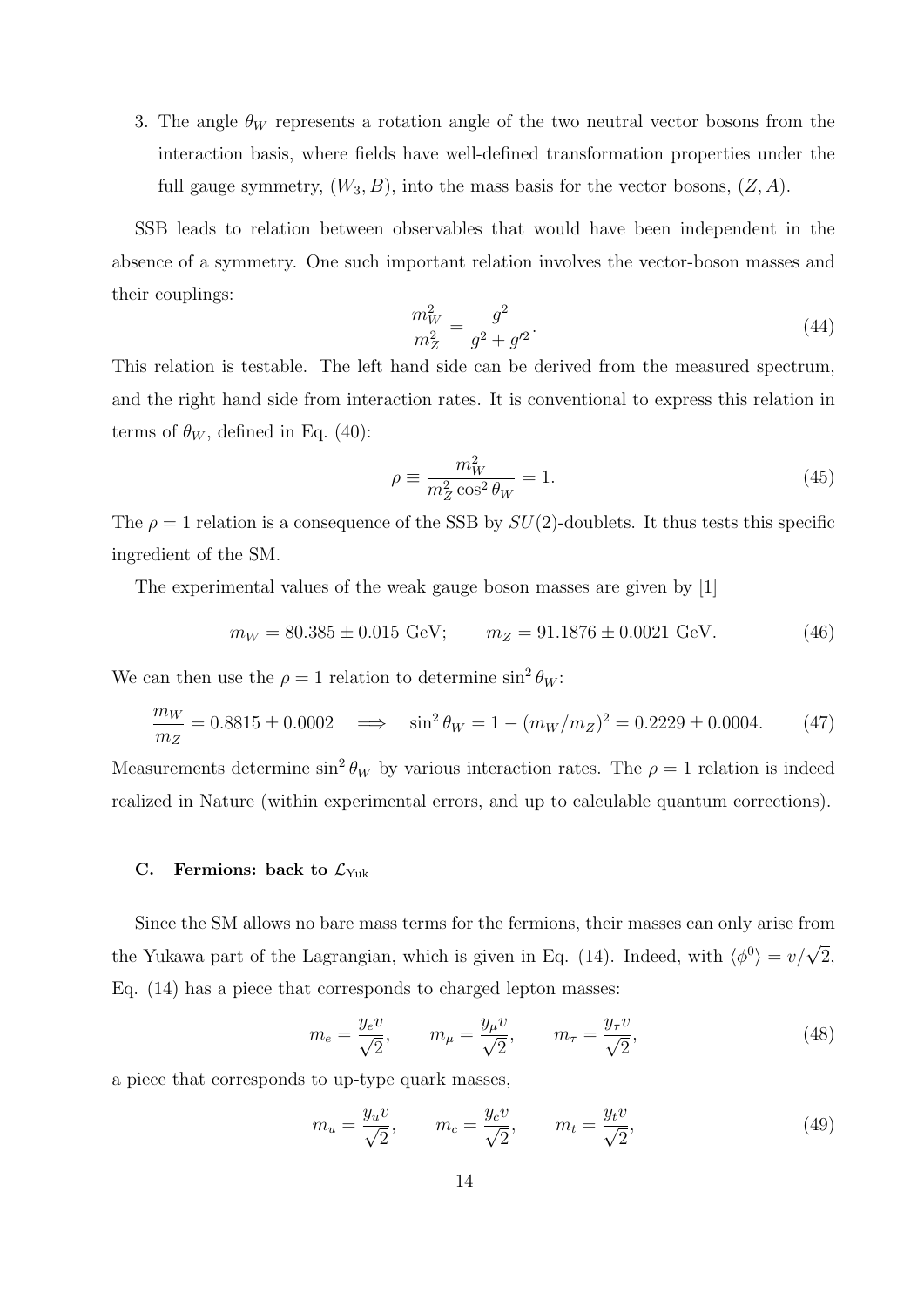and a piece that corresponds to down-type quark masses,

$$
m_d = \frac{y_d v}{\sqrt{2}}, \qquad m_s = \frac{y_s v}{\sqrt{2}}, \qquad m_b = \frac{y_b v}{\sqrt{2}}.
$$
\n
$$
(50)
$$

We conclude that all charged fermions acquire Dirac masses as a result of the spontaneous symmetry breaking. The key to this feature is that, while the charged fermions are in chiral representations of the full gauge group  $SU(3)_C \times SU(2)_L \times U(1)_Y$ , they are in vector-like representations of the  $SU(3)_C\times U(1)_{\rm EM}$  group:

- The LH and RH charged lepton fields,  $e, \mu$  and  $\tau$ , are in the  $(1)_{-1}$  representation.
- The LH and RH up-type quark fields, u, c and t, are in the  $(3)_{+2/3}$  representation.
- The LH and RH down-type quark fields, d, s and b, are in the  $(3)_{-1/3}$  representation.

On the other hand, the neutrinos remain massless:

$$
m_{\nu_e} = m_{\nu_\mu} = m_{\nu_\tau} = 0. \tag{51}
$$

This is the case in spite of the fact that the neutrinos transform as  $(1)<sub>0</sub>$  under the unbroken gauge group, allowing in principle for Majorana masses. As we discuss below, their masslessness is related to an accidental symmetry of the SM.

The experimental values of the charged fermion masses are [1]

$$
m_e = 0.510998946(3) \text{ MeV}, \qquad m_\mu = 105.6583745(24) \text{ MeV}, \qquad m_\tau = 1776.86(12) \text{ MeV},
$$
  
\n
$$
m_u = 2.2^{+0.6}_{-0.4} \text{ MeV}, \qquad m_c = 1.27 \pm 0.03 \text{ GeV}, \qquad m_t = 173.2 \pm 0.09 \text{ GeV},
$$
  
\n
$$
m_d = 4.7^{+0.5}_{-0.4} \text{ MeV}, \qquad m_s = 96^{+8}_{-4} \text{ MeV}, \qquad m_b = 4.18^{+0.04}_{-0.03} \text{ GeV}, \tag{52}
$$

where the  $u$ -,  $d$ - and  $s$ -quark masses are given at a scale  $\mu = 2$  GeV, the  $c$ - and  $b$ -quark masses are the running masses in the  $\overline{\text{MS}}$  scheme, and the t-quark mass is derived from direct measurement.

### D. Summary

The mass eigenstates of the SM, their  $SU(3)_C \times U(1)_{\text{EM}}$  quantum numbers, and their masses in units of the VEV  $v$ , are presented in Table III. All masses are proportional to the VEV of the scalar field,  $v$ . For the three massive gauge bosons, and for the fermions, this is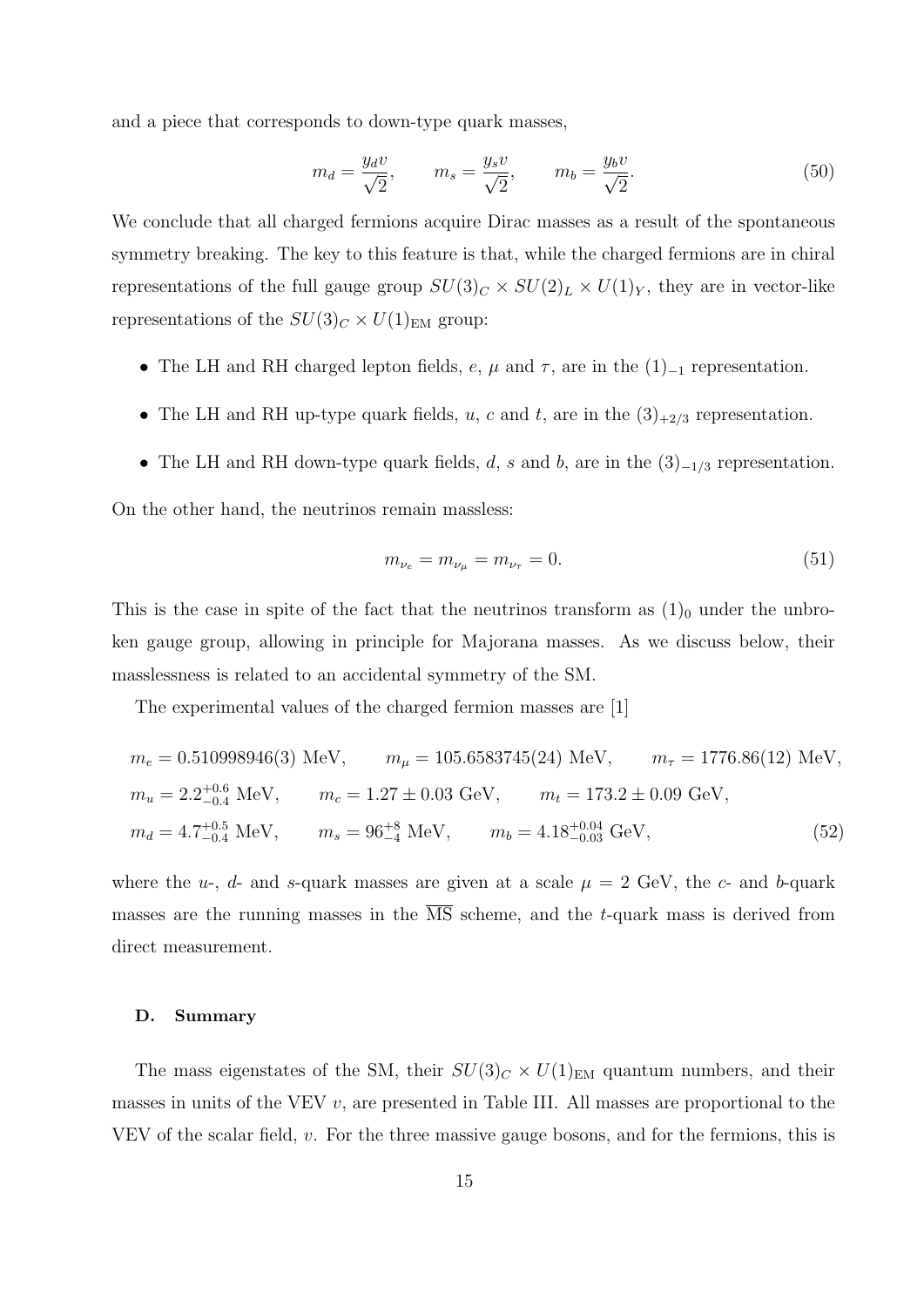| particle spin color        |     |     | Q                  | $\text{mass} [v]$            |
|----------------------------|-----|-----|--------------------|------------------------------|
| $W^{\pm}$                  | 1   | (1) | $\pm 1$            | $rac{1}{2}g$                 |
| $Z^0$                      | 1   | (1) | 0                  | $rac{1}{2}\sqrt{g^2+g'^2}$   |
| $A^0$                      | 1   | (1) | 0                  | 0                            |
| $\overline{g}$             | 1   | (8) | 0                  | 0                            |
| h.                         | 0   | (1) | 0                  | $\sqrt{2\overline{\lambda}}$ |
| $e, \mu, \tau$             | 1/2 |     | $(1) -1$           | $y_{e,\mu,\tau}/\sqrt{2}$    |
| $\nu_e, \nu_\mu, \nu_\tau$ | 1/2 | (1) | 0                  | 0                            |
| u, c, t                    | 1/2 |     | $(3) +2/3$         | $y_{u,c,t}/\sqrt{2}$         |
| d, s, b                    |     |     | $1/2$ $(3)$ $-1/3$ | $y_{d,s,b}/\sqrt{2}$         |

TABLE III: The SM particles

expected: In the absence of spontaneous symmetry breaking, the former would be protected from acquiring masses by the gauge symmetry and the latter by their chiral nature. For the Higgs boson, the situation is different, as a mass-squared term does not violate any symmetry:  $m_h \propto v$  is just a manifestation of the fact that the SM has a single dimensionful parameter, which can be taken to be  $v$ , and therefore all masses must be proportional to this parameter.

# V. THE SM INTERACTIONS

In this Section, we discuss the interactions of the fermion and scalar mass eigenstates of the SM.

### A. EM and strong interactions

By construction, a local  $SU(3)_C \times U(1)_{EM}$  symmetry survives the SSB. The SM has thus the photon and gluon massless gauge fields. All charged fermions interact with the photon:

$$
\mathcal{L}_{\text{QED},\psi} = -\frac{2e}{3}\overline{u_i}\mathcal{A}u_i + \frac{e}{3}\overline{d_i}\mathcal{A}d_i + e\overline{\ell_i}\mathcal{A}\ell_i,\tag{53}
$$

where  $u_{1,2,3} = u, c, t, d_{1,2,3} = d, s, b$  and  $\ell_{1,2,3} = e, \mu, \tau$ . We emphasize the following points: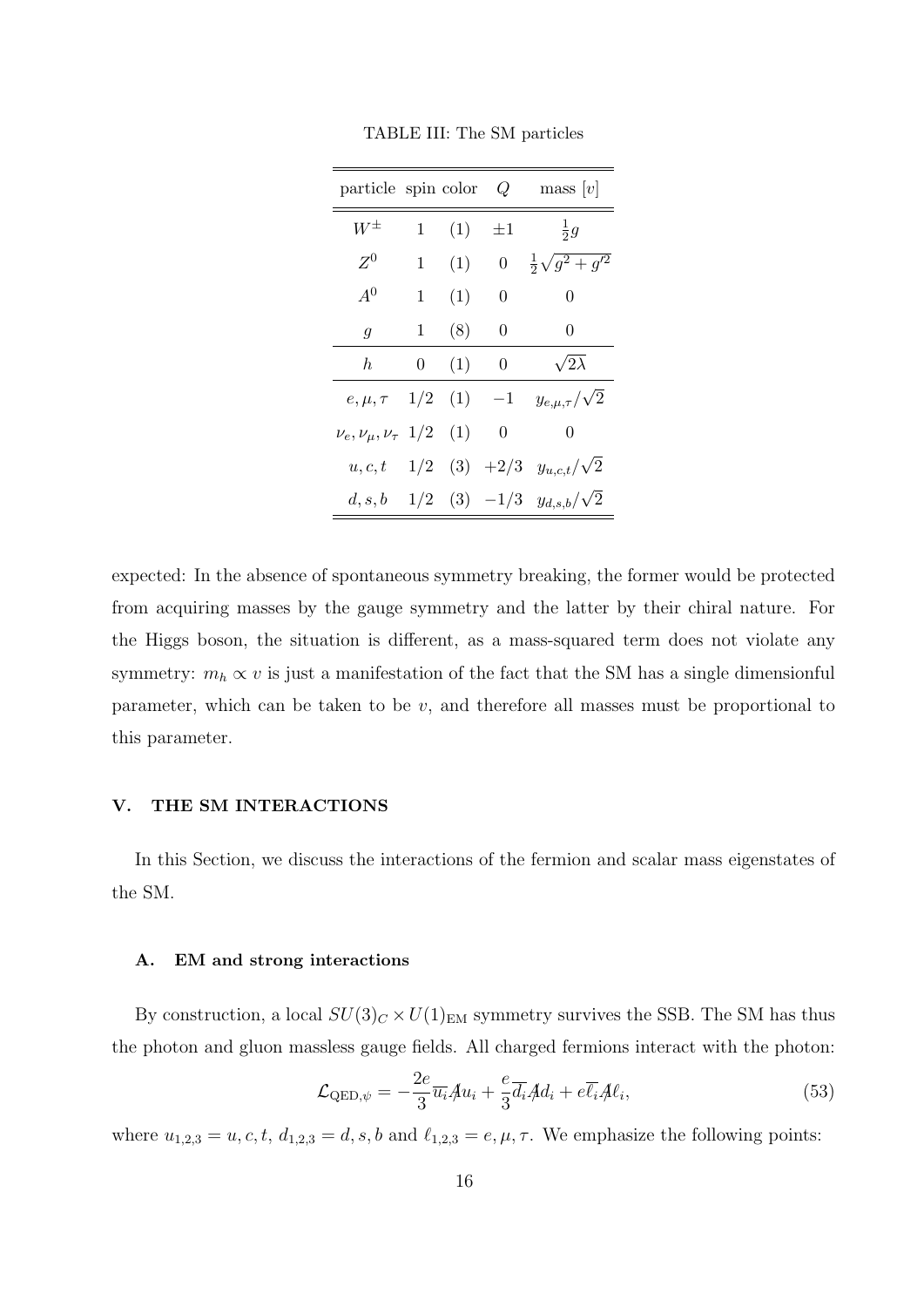- 1. The photon couplings are vector-like and parity conserving.
- 2. Diagonality: The photon couples to  $e^+e^-$ ,  $\mu^+\mu^-$  and  $\tau^+\tau^-$ , but not to  $e^{\pm}\mu^{\mp}$ ,  $e^{\pm}\tau^{\mp}$  or  $\mu^{\pm} \tau^{\mp}$  pairs, and similarly in the up and down sectors.
- 3. Universality: The couplings of the photon to different generations are universal.

All colored fermions (namely, quarks) interact with the gluon:

$$
\mathcal{L}_{\text{QCD},\psi} = -\frac{g_s}{2}\overline{q}\lambda_a \mathcal{G}_a q,\tag{54}
$$

where  $q = u, c, t, d, s, b$ . We emphasize the following points:

- 1. The gluon couplings are vector-like and parity conserving.
- 2. Diagonality: The gluon couples to  $\bar{t}t$ ,  $\bar{c}c$ , etc., but not to  $\bar{t}c$  or any other flavor changing pair.
- 3. Universality: The couplings of the gluon to different quark generations are universal.

The universality of the photon and gluon couplings is a result of the  $SU(3)_C \times U(1)_{\text{EM}}$  gauge invariance, and thus holds in any model, and not just within the SM.

# B. Z-mediated weak interactions

All SM fermions couple to the Z-boson:

$$
\mathcal{L}_{Z,\psi} = \frac{e}{s_W c_W} \left[ -\left(\frac{1}{2} - s_W^2\right) \overline{e_{Li}} \mathcal{Z} e_{Li} + s_W^2 \overline{e_{Ri}} \mathcal{Z} e_{Ri} + \frac{1}{2} \overline{\nu_{L\alpha}} \mathcal{Z} \nu_{L\alpha} \right. \tag{55}
$$
\n
$$
+ \left(\frac{1}{2} - \frac{2}{3} s_W^2\right) \overline{u_{Li}} \mathcal{Z} u_{Li} - \frac{2}{3} s_W^2 \overline{u_{Ri}} \mathcal{Z} u_{Ri} - \left(\frac{1}{2} - \frac{1}{3} s_W^2\right) \overline{d_{Li}} \mathcal{Z} d_{Li} + \frac{1}{3} s_W^2 \overline{d_{Ri}} \mathcal{Z} d_{Ri} \right].
$$

where  $\nu_{\alpha} = \nu_e, \nu_{\mu}, \nu_{\tau}$ . We emphasize the following points:

- 1. The Z-boson couplings are chiral and parity violating.
- 2. *Diagonality:* The Z-boson couples diagonally and, as a result of this, there are no Z-mediated flavor changing neutral current (FCNC) processes.
- 3. Universality: The couplings of the Z-boson to different fermion generations are universal.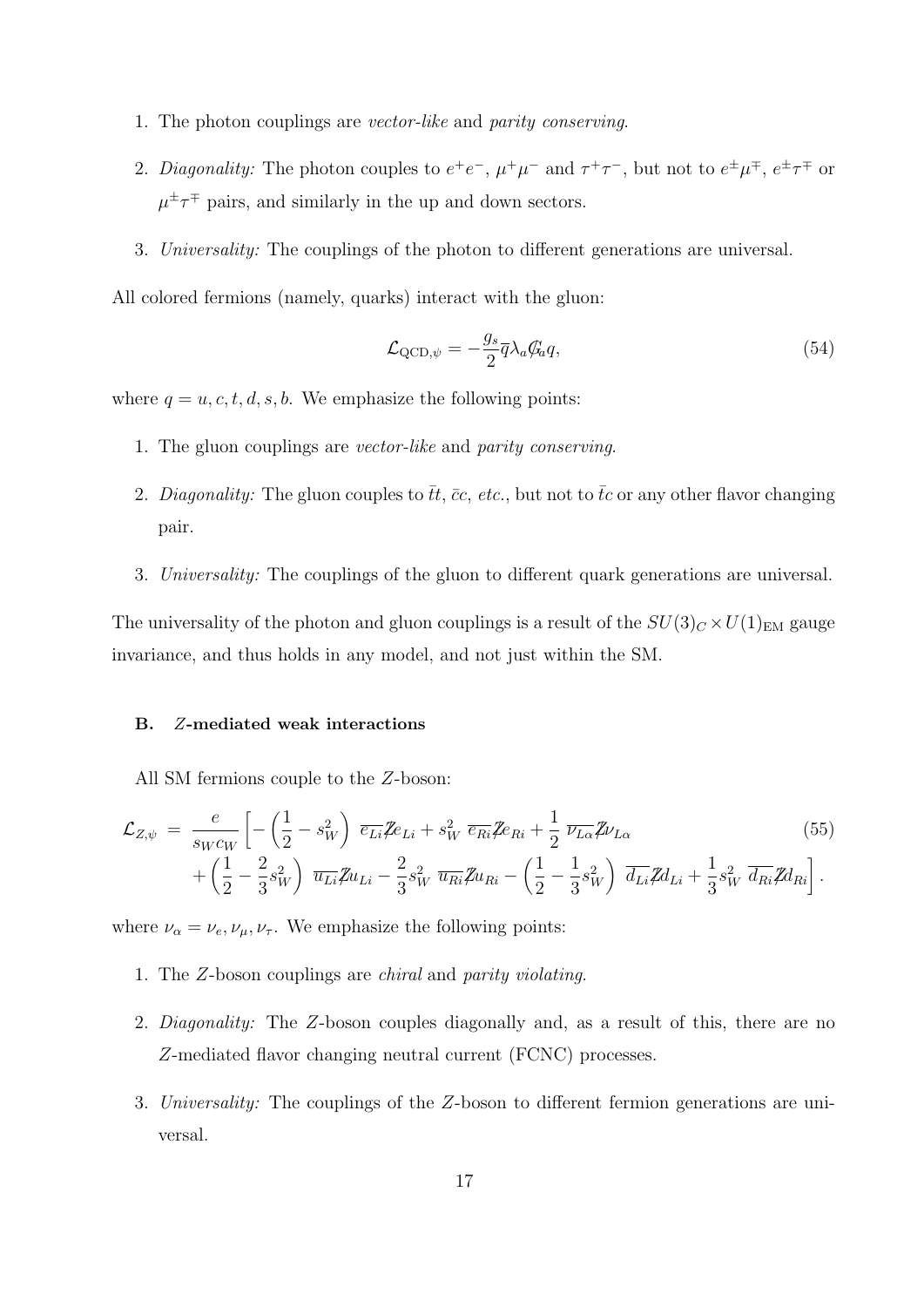The universality is a result of a special feature of the SM: all fermions of given chirality and given charge come from the same  $SU(2)_L\times U(1)_Y$  representation.

As an example to experimental tests of diagonality and universality, we can take the leptonic sector. The branching ratios of the Z-boson into charged lepton pairs [1],

$$
BR(Z \to e^+e^-) = (3.363 \pm 0.004)\%,
$$
  
\n
$$
BR(Z \to \mu^+\mu^-) = (3.366 \pm 0.007)\%,
$$
  
\n
$$
BR(Z \to \tau^+\tau^-) = (3.370 \pm 0.008)\%.
$$
\n(56)

beautifully confirms universality:

$$
\Gamma(\mu^+\mu^-)/\Gamma(e^+e^-) = 1.001 \pm 0.003,
$$
  
\n
$$
\Gamma(\tau^+\tau^-)/\Gamma(e^+e^-) = 1.002 \pm 0.003.
$$
\n(57)

Diagonality is also tested by the following experimental searches:

$$
BR(Z \to e^+ \mu^-) < 7.5 \times 10^{-7},
$$
\n
$$
BR(Z \to e^+ \tau^-) < 9.8 \times 10^{-6},
$$
\n
$$
BR(Z \to \mu^+ \tau^-) < 1.2 \times 10^{-5}.
$$
\n
$$
(58)
$$

Omitting common factors, particularly, a factor of  $e^2/(4s_W^2c_W^2)$ , and phase-space factors, we obtain the following predictions for the Z decays into a one-generation fermion-pair of each type:

$$
\Gamma(Z \to \nu\bar{\nu}) \propto 1,
$$
  
\n
$$
\Gamma(Z \to \ell\bar{\ell}) \propto 1 - 4s_W^2 + 8s_W^4,
$$
  
\n
$$
\Gamma(Z \to u\bar{u}) \propto 3\left(1 - \frac{8}{3}s_W^2 + \frac{32}{9}s_W^4\right),
$$
  
\n
$$
\Gamma(Z \to d\bar{d}) \propto 3\left(1 - \frac{4}{3}s_W^2 + \frac{8}{9}s_W^4\right).
$$
\n(59)

Putting  $s_W^2 = 0.225$ , we obtain

$$
\Gamma_{\nu} : \Gamma_{\ell} : \Gamma_{u} : \Gamma_{d} = 1 : 0.51 : 1.74 : 2.24.
$$
\n(60)

Experiments measure the following average branching ratio into a single generation of each fermion species:

$$
BR(Z \to \nu \bar{\nu}) = (6.67 \pm 0.02)\%,
$$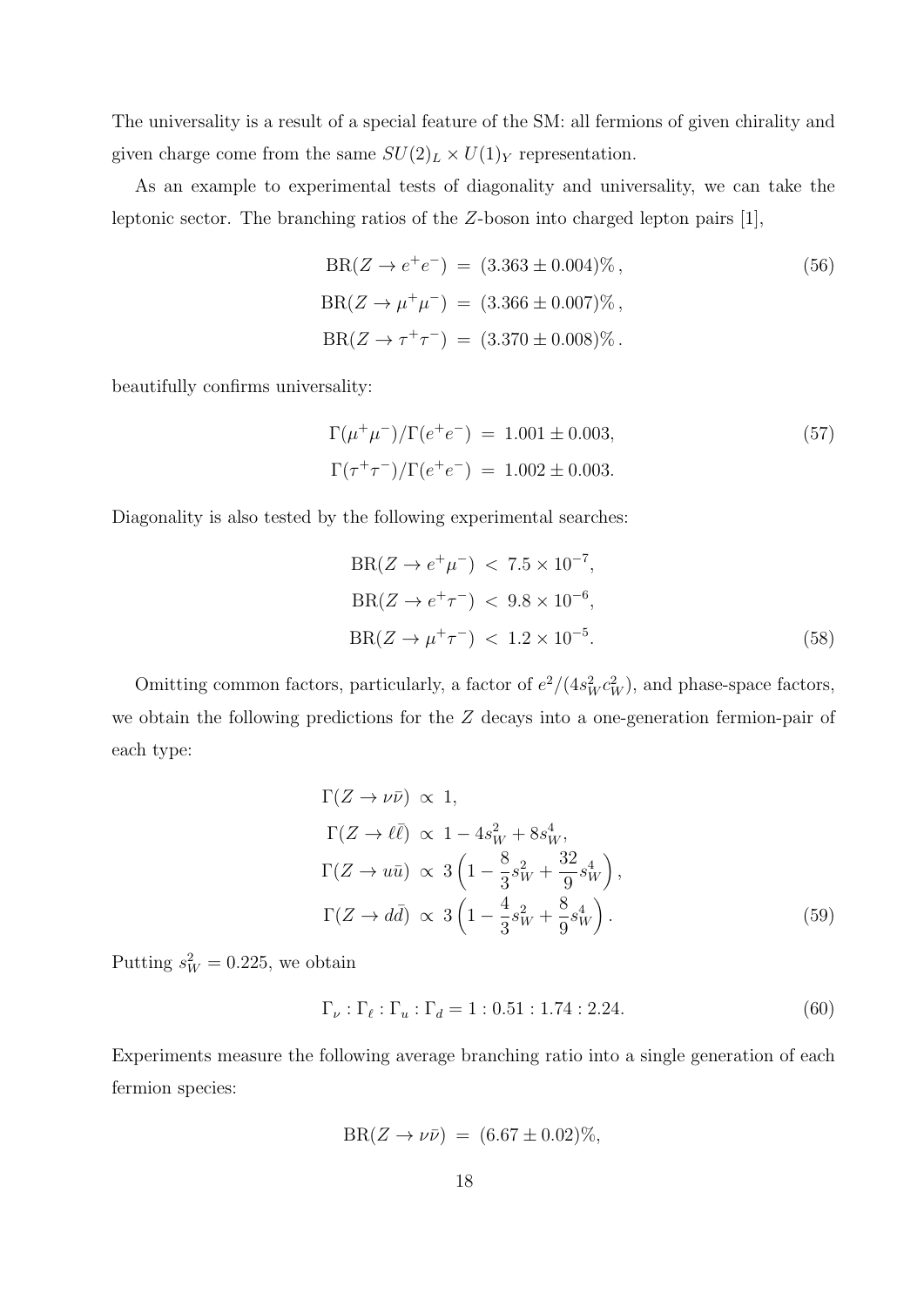$$
BR(Z \to \ell \bar{\ell}) = (3.37 \pm 0.01)\%,
$$
  
\n
$$
BR(Z \to u\bar{u}) = (11.6 \pm 0.6)\%,
$$
  
\n
$$
BR(Z \to d\bar{d}) = (15.6 \pm 0.4)\%,
$$
\n(61)

which, using central values, give

$$
\Gamma_{\nu} : \Gamma_{\ell} : \Gamma_{u} : \Gamma_{d} = 1 : 0.505 : 1.74 : 2.34,
$$
\n(62)

in very nice agreement with the predictions.

### C. W-mediated weak interactions

We now study the couplings of the charged vector bosons,  $W^{\pm}$ , to fermion pairs. For the lepton mass eigenstates, things are simple, because there exists an interaction basis that is also a mass basis. Thus, the W interactions must be universal also in the mass basis:

$$
\mathcal{L}_{W,\ell} = -\frac{g}{\sqrt{2}} \left( \overline{\nu_{eL}} \ W^+ e^-_L + \overline{\nu_{\mu L}} \ W^+ \mu^-_L + \overline{\nu_{\tau L}} \ W^+ \tau^-_L + \text{h.c.} \right). \tag{63}
$$

Eq. (63) reveals some important features of the model:

- 1. Only left-handed leptons take part in charged-current interactions. Consequently, parity is violated.
- 2. *Diagonality*: the charged current interactions couple each charged lepton to a single neutrino, and each neutrino to a single charged lepton. Note that a global  $SU(2)$ symmetry would allow off-diagonal couplings; It is the local symmetry that leads to diagonality.
- 3. Universality: the couplings of the W-boson to  $\tau \bar{\nu}_{\tau}$ , to  $\mu \bar{\nu}_{\mu}$  and to  $e \bar{\nu}_{e}$  are equal. Again, a global symmetry would have allowed an independent coupling to each lepton pair.

All of these predictions have been experimentally tested. As an example of how well universality works, consider the decay rates of the W-bosons to the three lepton pairs [1]:

$$
BR(W^+ \to e^+ \nu_e) = (10.71 \pm 0.16) \times 10^{-2},
$$
  
\n
$$
BR(W^+ \to \mu^+ \nu_\mu) = (10.63 \pm 0.15) \times 10^{-2},
$$
  
\n
$$
BR(W^+ \to \tau^+ \nu_\tau) = (11.38 \pm 0.21) \times 10^{-2},
$$
\n(64)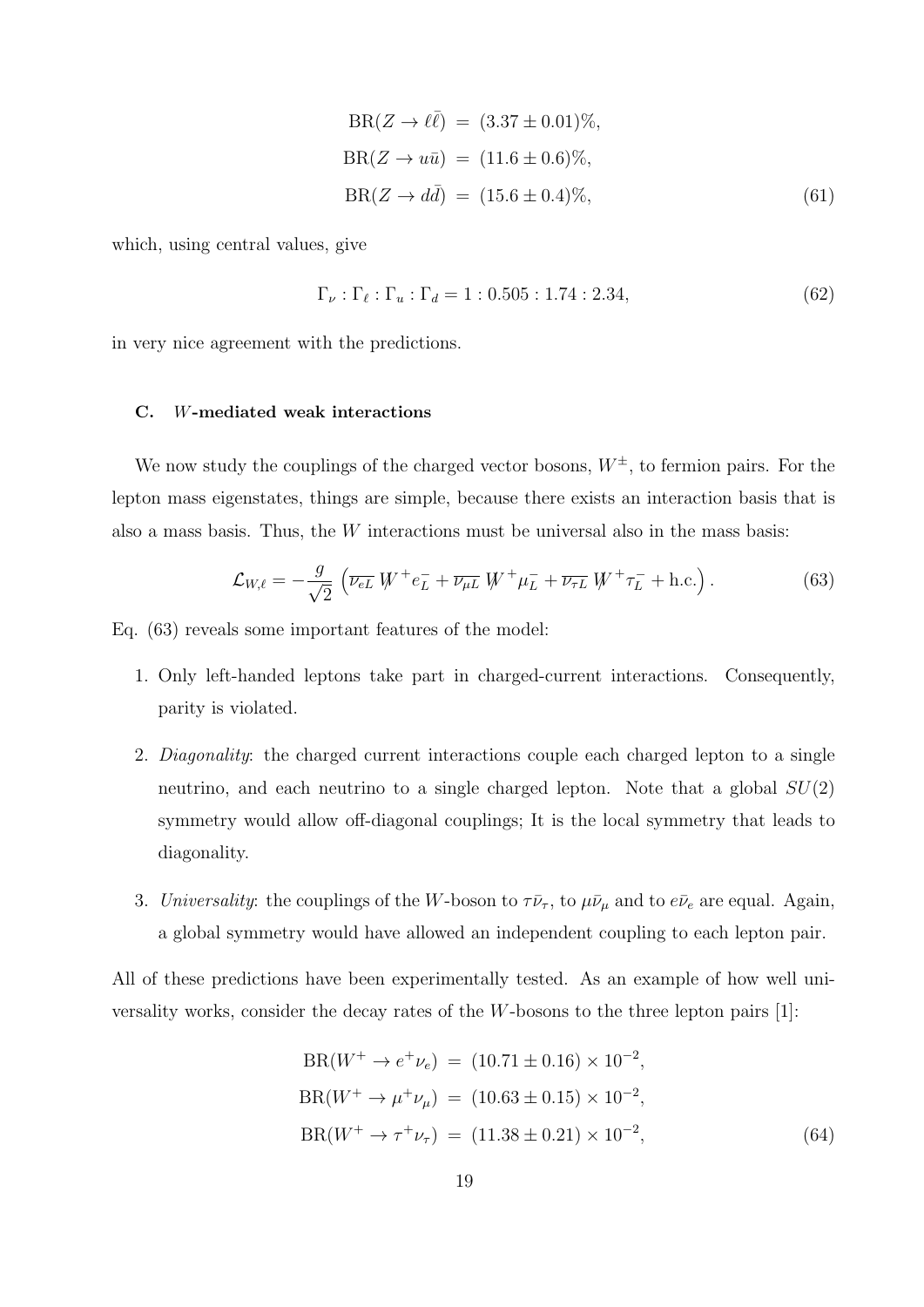which beautifully confirms universality:

$$
\Gamma(\mu^+\nu)/\Gamma(e^+\nu) = 0.986 \pm 0.013,
$$
  
\n
$$
\Gamma(\tau^+\nu)/\Gamma(e^+\nu) = 1.043 \pm 0.024.
$$
\n(65)

As concerns quarks, things are more complicated, since there is no interaction basis that is also a mass basis. In the interaction basis where the down quarks are mass eigenstates  $(23)$ , the W interactions have the following form:

$$
\mathcal{L}_{W,q} = -\frac{g}{\sqrt{2}} \left( \overline{u_{dL}} \, W^+ d_L + \overline{u_{sL}} \, W^+ s_L + \overline{u_{bL}} \, W^+ b_L + \text{h.c.} \right). \tag{66}
$$

The Yukawa matrices in this basis have the form (25), and in particular, for the up sector, we have

$$
\mathcal{L}_{\text{Yuk}}^{u} = (\overline{u_{dL}} \ \overline{u_{sL}} \ \overline{u_{bL}}) V^{\dagger} \hat{Y}^{u} \begin{pmatrix} u_R \\ c_R \\ t_R \end{pmatrix}, \tag{67}
$$

which tells us straightforwardly how to transform to the mass basis:

$$
\begin{pmatrix} u_L \\ c_L \\ t_L \end{pmatrix} = V \begin{pmatrix} u_{dL} \\ u_{sL} \\ u_{bL} \end{pmatrix} . \tag{68}
$$

Using Eq.  $(68)$ , we obtain the form of the W interactions  $(66)$  in the mass basis:

$$
-\frac{g}{\sqrt{2}}\left(\overline{u_L}\ \overline{c_L}\ \overline{t_L}\right)\ V\ W^+\begin{pmatrix}d_L\\s_L\\b_L\end{pmatrix} + \text{h.c.} \tag{69}
$$

You can easily convince yourself that we would have obtained the same form starting from any arbitrary interaction basis. We remind you that  $V = V_{uL} V_{dL}^{\dagger}$  is basis independent.

Eq. (69) reveals some important features of the model:

- 1. Only left-handed quarks take part in charged-current interactions. Consequently, parity is violated by these interactions.
- 2. The W couplings to the quark mass eigenstates are neither universal nor diagonal. The universality of gauge interactions is hidden in the unitarity of the matrix V.

The (hidden) universality within the quark sector is tested by the prediction

$$
\Gamma(W \to uX) = \Gamma(W \to cX) = \frac{1}{2}\Gamma(W \to \text{hadrons}).\tag{70}
$$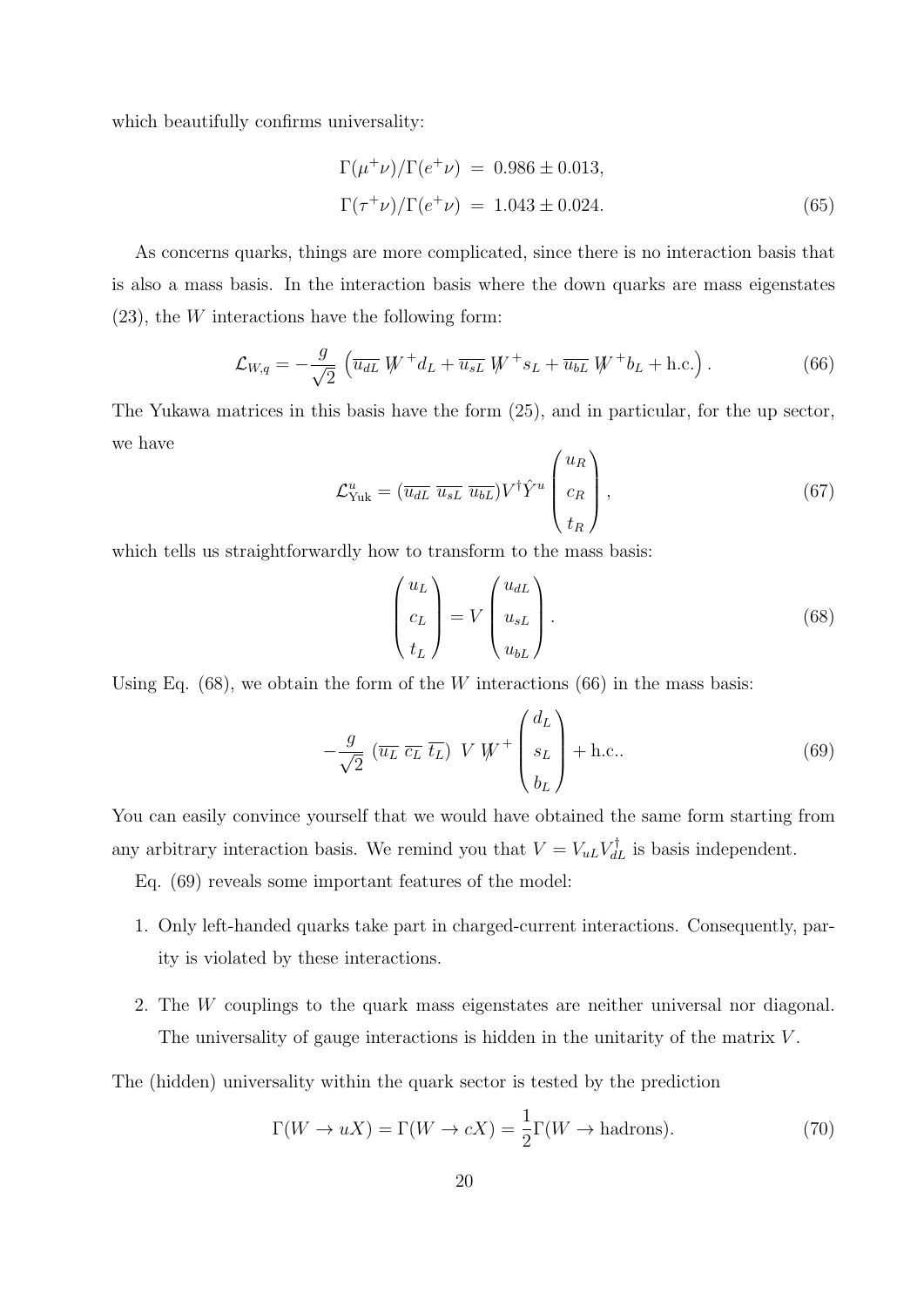Experimentally,

$$
\Gamma(W \to cX)/\Gamma(W \to \text{hadrons}) = 0.49 \pm 0.04. \tag{71}
$$

The matrix  $V$  is called the CKM matrix [2, 3]. The form of the CKM matrix is not unique. First, there is freedom in defining  $V$  in that we can permute between the various generations. This freedom is fixed by ordering the up quarks and the down quarks by their masses, *i.e.*  $(u_1, u_2, u_3) \rightarrow (u, c, t)$  and  $(d_1, d_2, d_3) \rightarrow (d, s, b)$ . The elements of V are therefore written as follows:

$$
V = \begin{pmatrix} V_{ud} & V_{us} & V_{ub} \\ V_{cd} & V_{cs} & V_{cb} \\ V_{td} & V_{ts} & V_{tb} \end{pmatrix}.
$$
 (72)

Omitting common factors (particularly, a factor of  $g^2/4$ ) and phase-space factors, we obtain the following predictions for the  $W$  decays:

$$
\Gamma(W^+ \to \ell^+ \nu_\ell) \propto 1,
$$
  
\n
$$
\Gamma(W^+ \to u_i \overline{d_j}) \propto 3|V_{ij}|^2 \qquad (i = 1, 2; j = 1, 2, 3).
$$
\n(73)

The top quark is not included because it is heavier than the  $W$  boson. Taking this fact into account, and the CKM unitarity relations

$$
|V_{ud}|^2 + |V_{us}|^2 + |V_{ub}|^2 = |V_{cd}|^2 + |V_{cs}|^2 + |V_{cb}|^2 = 1,
$$
\n(74)

we obtain

$$
\Gamma(W \to \text{hadrons}) \approx 2\Gamma(W \to \text{leptons}).\tag{75}
$$

Experimentally,

$$
BR(W \to \text{leptons}) = (32.40 \pm 0.27)\%, \qquad BR(W \to \text{hadrons}) = (67.41 \pm 0.27)\%, \quad (76)
$$

which leads to

$$
\Gamma(W \to \text{hadrons})/\Gamma(W \to \text{leptons}) = 2.09 \pm 0.01,\tag{77}
$$

in good agreement with the SM prediction.

### D. Interactions of the Higgs boson

The Higgs boson has self-interactions, weak interactions, and Yukawa interactions:

$$
\mathcal{L}_h = \frac{1}{2} \partial_\mu h \partial^\mu h - \frac{1}{2} m_h^2 h^2 - \frac{m_h^2}{2v} h^3 - \frac{m_h^2}{8v^2} h^4 \tag{78}
$$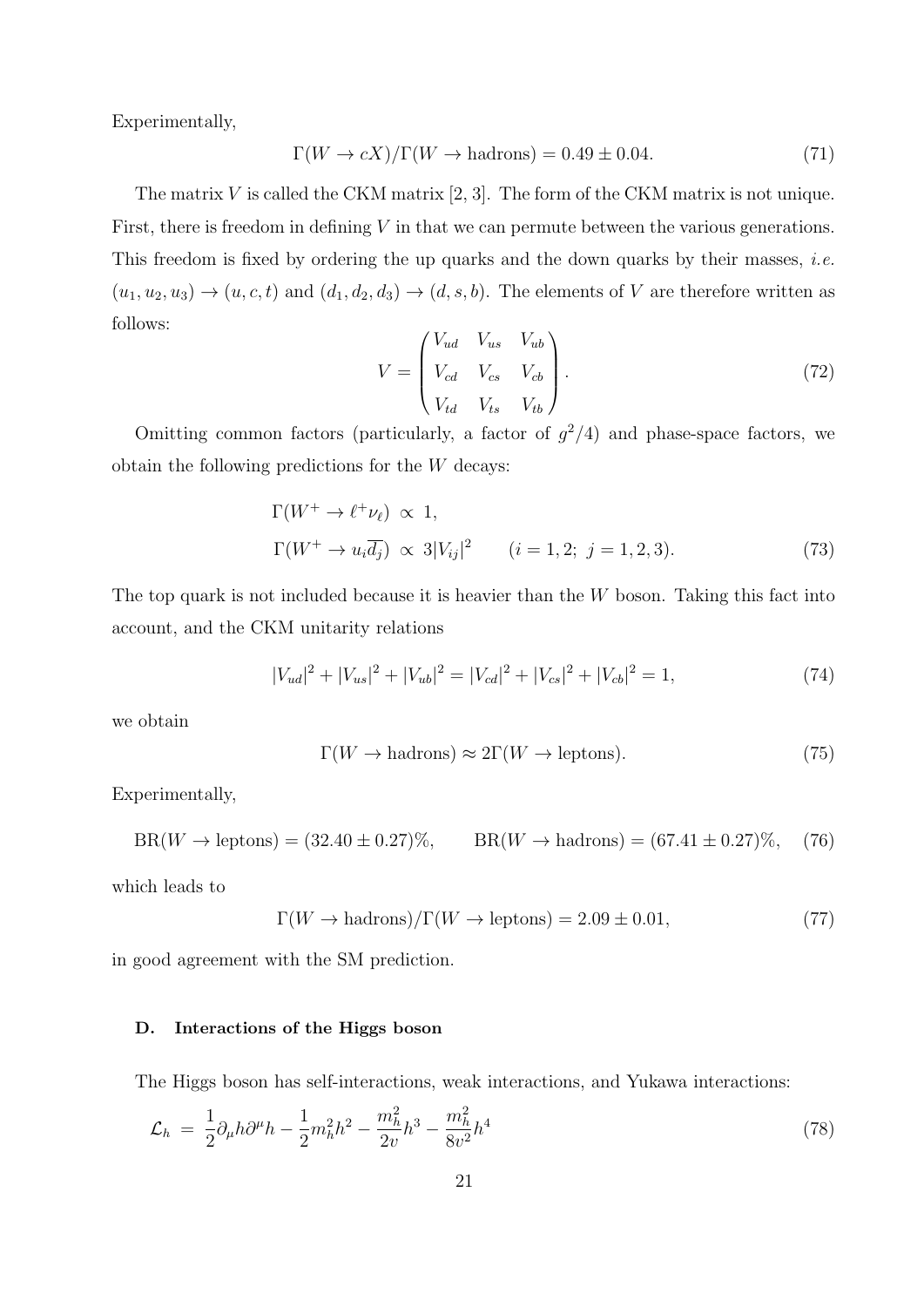+ 
$$
m_W^2 W_\mu^- W^{\mu+} \left( \frac{2h}{v} + \frac{h^2}{v^2} \right) + \frac{1}{2} m_Z^2 Z_\mu Z^\mu \left( \frac{2h}{v} + \frac{h^2}{v^2} \right)
$$
  
\n-  $\frac{h}{v} (m_e \overline{e_L} e_R + m_\mu \overline{\mu_L} \mu_R + m_\tau \overline{\tau_L} \tau_R$   
\n+  $m_u \overline{u_L} u_R + m_c \overline{c_L} c_R + m_t \overline{t_L} t_R + m_d \overline{d_L} d_R + m_s \overline{s_L} s_R + m_b \overline{b_L} b_R + \text{h.c.})$ .

Note that the Higgs boson couples diagonally to the quark mass eigenstates. The reason for this is that the Yukawa couplings determine both the masses and the Higgs couplings to the fermions. Thus, in the mass basis the Yukawa interactions are also diagonal. A formal derivation, starting from an arbitrary interaction basis, goes as follows:

$$
h\overline{D_L}Y^dD_R = h\overline{D_L}(V_{dL}^{\dagger}V_{dL})Y^d(V_{dR}^{\dagger}V_{dR})D_R
$$
  
=  $h(\overline{D_L}V_{dL}^{\dagger})(V_{dL}Y^dV_{dR}^{\dagger})(V_{dR}D_R)$   
=  $h(\overline{d_L}\ \overline{s_L}\ \overline{b_L})\hat{Y}^d(d_R\ s_R\ b_R)^T.$  (79)

We conclude that the Higgs couplings to the fermion mass eigenstates have the following features:

- 1. Diagonality.
- 2. Non-universality.
- 3. Proportionality to the fermion masses: the heavier the fermion, the stronger the coupling. The factor of proportionality is  $m_{\psi}/v$ .

Thus, the Higgs boson decay is dominated by the heaviest particle which can be pairproduced in the decay. For  $m_h \sim 125$  GeV, this is the bottom quark. Indeed, the SM predicts the following branching ratios for the leading decay modes:

$$
BR_{\bar{b}b} : BR_{WW^*} : BR_{gg} : BR_{\tau^+\tau^-} : BR_{ZZ^*} : BR_{c\bar{c}} = 0.58 : 0.21 : 0.09 : 0.06 : 0.03 : 0.03. (80)
$$

The following comments are in order with regard to Eq. (80):

1. From the six branching ratios, three  $(b, \tau, c)$  stand for two-body tree-level decays. Thus, at tree level, the respective branching ratios obey  $BR_{\bar{b}b}$ :  $BR_{\tau^+\tau^-}$ :  $BR_{c\bar{c}} = 3m_b^2$ :  $m_{\tau}^2$ : 3 $m_c^2$ . QCD radiative corrections somewhat suppress the two modes with the quark final states  $(b, c)$  compared to one with the lepton final state  $(\tau)$ .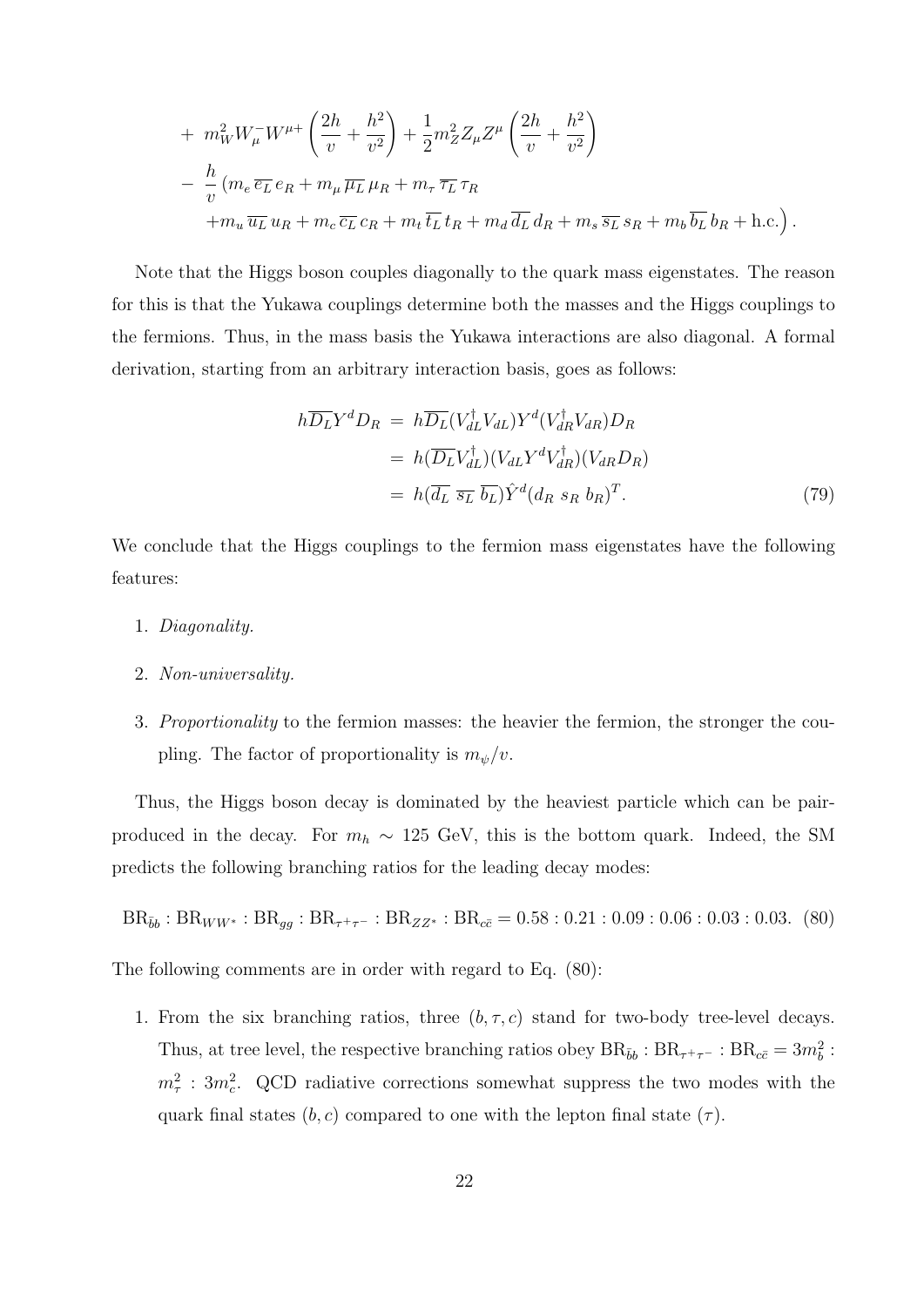| interaction     |                    | fermions force carrier coupling |                                | flavor                  |
|-----------------|--------------------|---------------------------------|--------------------------------|-------------------------|
| Electromagnetic | $u, d, \ell$       | $A^0$                           | eQ                             | universal               |
| Strong          | u, d               | g                               | $q_s$                          | universal               |
| NC weak         | all                | $Z^0$                           | $e(T_3 - s_W^2 Q)$<br>$s_Wc_W$ | universal               |
| CC weak         | $\bar{u}d/\ell\nu$ | $W^{\pm}$                       | qV/q                           | non-universal/universal |
| Yukawa          | $u, d, \ell$       | h.                              | $y_q$                          | diagonal                |

TABLE IV: The SM fermion interactions

- 2. The  $WW^*$  and  $ZZ^*$  modes stand for the three-body tree-level decays, where one of the vector bosons is on-shell and the other off-shell.
- 3. The Higgs boson does not have a tree-level coupling to gluons since it carries no color (and the gluons have no mass). The decay into final gluons proceeds via loop diagrams. The dominant contribution comes from the top-quark loop.
- 4. Similarly, the Higgs decays into final two photons via loop diagrams with small  $(BR<sub>γγ</sub> ~ 0.002)$ , but observable, rate. The dominant contributions come from the W and the top-quark loops which interfere destructively.

Experimentally, the decays into final  $ZZ^*$ ,  $WW^*$ ,  $\gamma\gamma$  and  $\tau^+\tau^-$  have been established [4] and there is recent evidence for the  $b\bar{b}$  mode [5, 6]. Normalized to the SM rate, we have

$$
\mu_{ZZ^*} = 1.17 \pm 0.23,
$$
  
\n
$$
\mu_{WW^*} = 0.99 \pm 0.15,
$$
  
\n
$$
\mu_{\gamma\gamma} = 1.14 \pm 0.14,
$$
  
\n
$$
\mu_{\tau\tau} = 1.09 \pm 0.23,
$$
  
\n
$$
\mu_{bb} = 0.98 \pm 0.20.
$$
\n(81)

### E. Summary

Within the SM, the fermions have five types of interactions. These interactions are summarized in Table IV.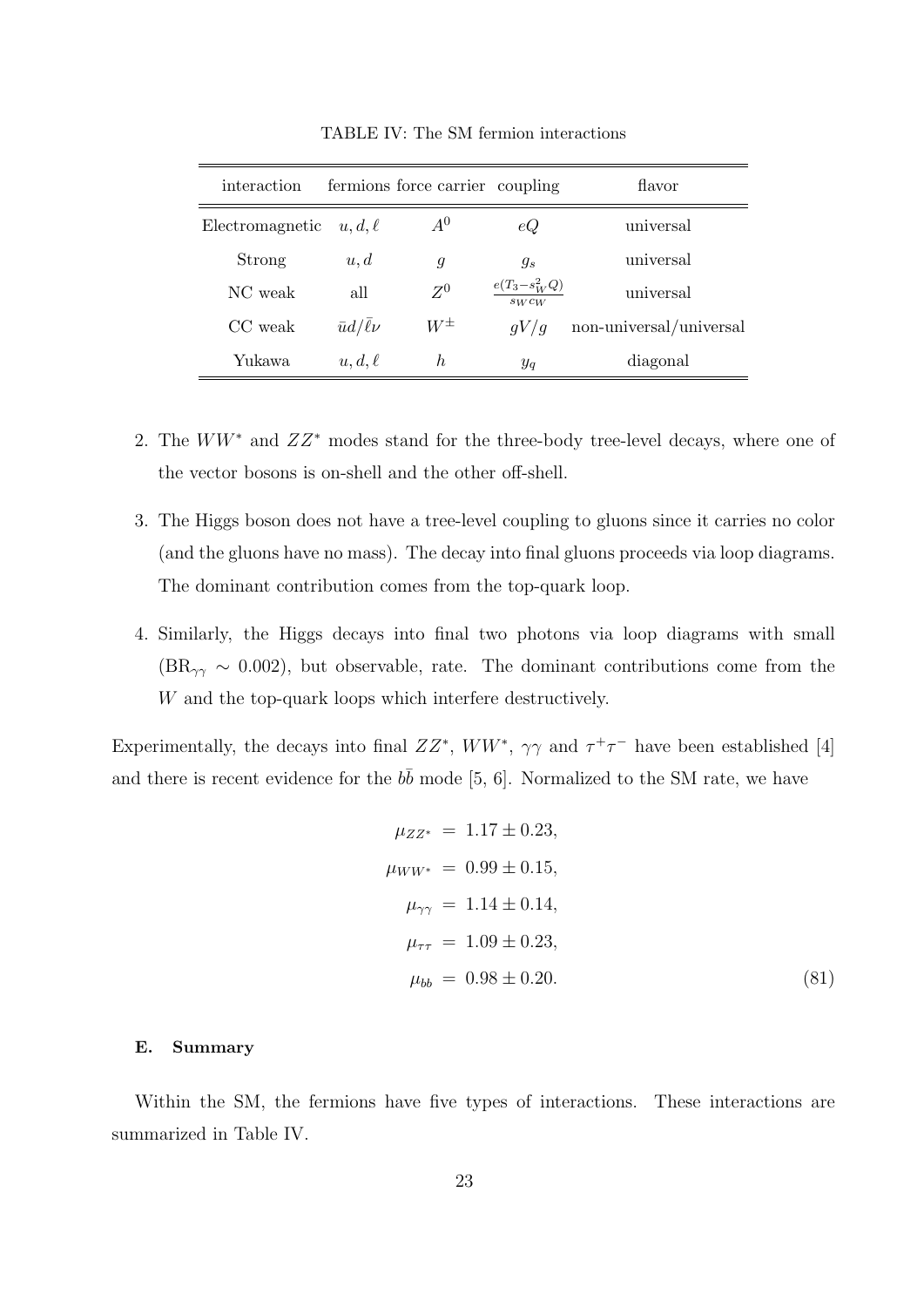#### VI. THE ACCIDENTAL SYMMETRIES OF THE SM

In the absence of the Yukawa matrices,  $\mathcal{L}_{\text{Yuk}} = 0$ , the SM has a large  $U(3)^5$  global symmetry:

$$
G_{\text{global}}^{\text{SM}}(Y^{u,d,e}=0) = SU(3)_q^3 \times SU(3)_\ell^2 \times U(1)^5,\tag{82}
$$

where

$$
SU(3)_q^3 = SU(3)_Q \times SU(3)_U \times SU(3)_D,
$$
  
\n
$$
SU(3)_\ell^2 = SU(3)_L \times SU(3)_E,
$$
  
\n
$$
U(1)^5 = U(1)_B \times U(1)_L \times U(1)_Y \times U(1)_{\text{PQ}} \times U(1)_E.
$$
\n(83)

Out of the five  $U(1)$  charges, three can be identified with baryon number  $(B)$ , lepton number  $(L)$  and hypercharge  $(Y)$ , which are respected by the Yukawa interactions. The two remaining  $U(1)$  groups can be identified with the PQ symmetry whereby the Higgs and  $D_R$ ,  $E_R$ fields have opposite charges, and with a global rotation of  $E_R$  only.

The point that is important for our purposes is that  $\mathcal{L}_{kin}$  respects the non-Abelian flavor symmetry  $SU(3)^3_q \times SU(3)^2_\ell$ , under which

$$
Q_L \to V_Q Q_L, \quad U_R \to V_U U_R, \quad D_R \to V_D D_R, \quad L_L \to V_L L_L, \quad E_R \to V_E E_R,\tag{84}
$$

where the  $V_i$  are unitary matrices. The Yukawa interactions (14) break the global symmetry,

$$
G_{\text{global}}^{\text{SM}}(Y^{u,d,e} \neq 0) = U(1)_B \times U(1)_e \times U(1)_\mu \times U(1)_\tau.
$$
 (85)

Under  $U(1)_B$ , all quarks (antiquarks) carry charge  $+1/3$  ( $-1/3$ ), while all other fields are neutral. It explains why proton decay has not been observed. Possible proton decay modes, such as  $p \to \pi^0 e^+$  or  $p \to K^+ \nu$ , are not forbidden by the  $SU(3)_C \times U(1)_{\text{EM}}$  symmetry. However, they violate  $U(1)_B$ , and therefore do not occur within the SM. The lesson here is quite general: The lightest particle that carries a conserved charge is stable. The accidental  $U(1)_B$  symmetry also explains why neutron-antineutron oscillations have not been observed.

Note that  $U(1)_B$  as well as each of the lepton numbers are anomalous. The combination of B−L, however, is anomaly free. Due to the anomaly, baryon and lepton number violating processes occur non-perturbatively. However, the non-perturbative effects obey  $\Delta B = \Delta L =$  $3n$ , with  $n =$ integer, and thus do not lead to proton decay. Moreover, they are very small,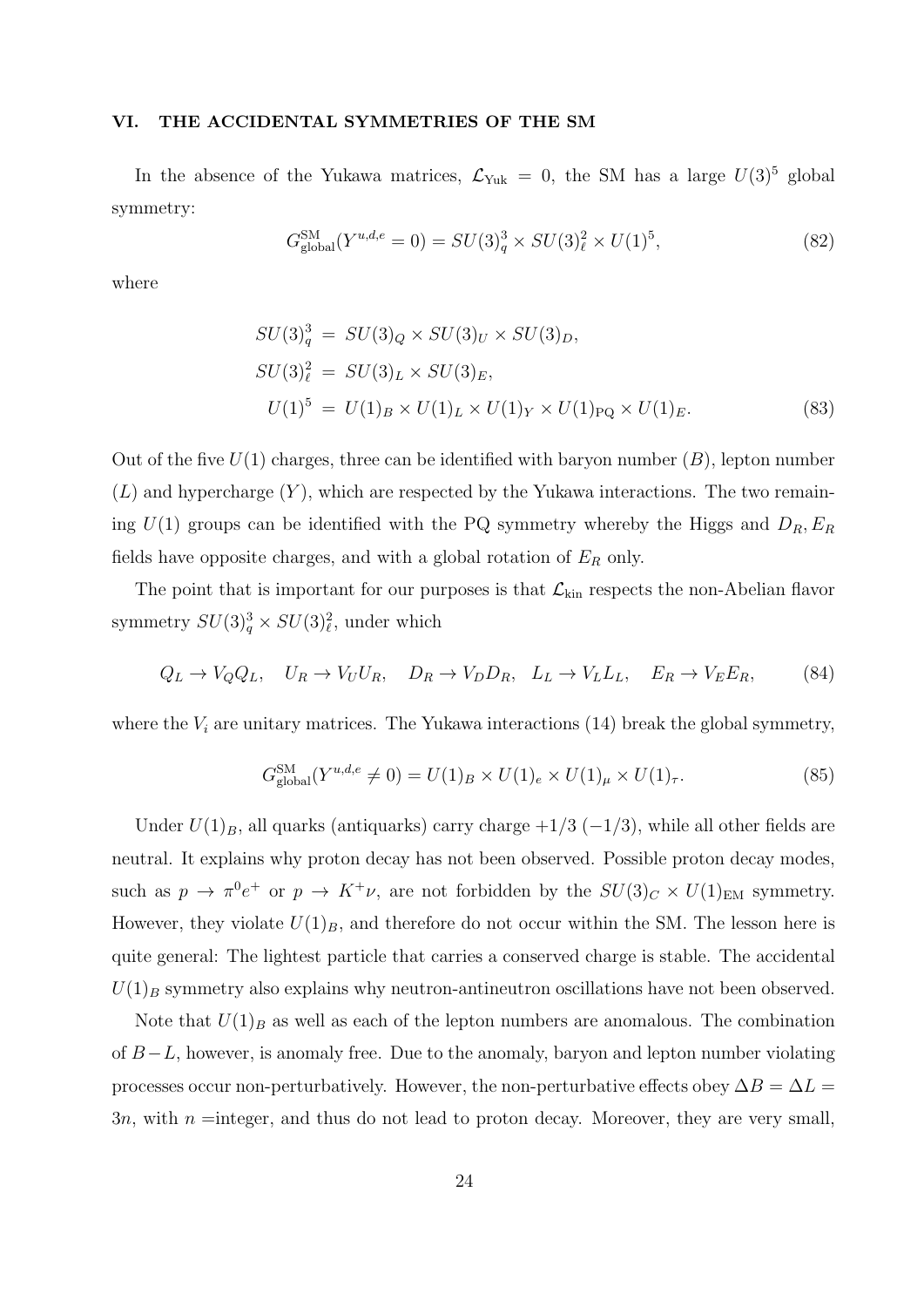and can be neglected in almost all cases we study, and thus we do not discuss them any further.

The accidental symmetries of the renormalizable part of the SM Lagrangian also explain the vanishing of neutrino masses. A Majorana mass term violates the accidental  $B - L$ symmetry by two units. Thus, the symmetry prevents mass terms not only at tree level but also to all orders in perturbation theory. Moreover, since the  $B - L$  symmetry is non-anomalous, Majorana mass terms do not arise even at the non-perturbative level. We conclude that the renormalizable SM gives the exact prediction:

$$
m_{\nu} = 0. \tag{86}
$$

We see that the transformations of Eq.  $(84)$  are not a symmetry of  $\mathcal{L}_{SM}$ . Instead, they correspond to a change of the interaction basis. These observations also provide a definition of flavor physics: it refers to interactions that break the  $SU(3)^5$  symmetry (84). Thus, the term "flavor violation" is often used to describe processes or parameters that break the symmetry.

One can think of the quark Yukawa couplings as spurions that break the global  $SU(3)_{q}^{3}$ symmetry (but are neutral under  $U(1)_B$ ),

$$
Y^u \sim (3,\bar{3},1)_{SU(3)^3_q}, \quad Y^d \sim (3,1,\bar{3})_{SU(3)^3_q},\tag{87}
$$

and of the lepton Yukawa couplings as spurions that break the global  $SU(3)_{\ell}^2$  symmetry (but are neutral under  $U(1)_e \times U(1)_\mu \times U(1)_\tau$ ,

$$
Y^e \sim (3,\bar{3})_{SU(3)_\ell^2}.\tag{88}
$$

The spurion formalism is convenient for several purposes: parameter counting (see below), identification of flavor suppression factors, and the idea of minimal flavor violation.

#### A. Counting parameters

How many independent parameters are there in  $\mathcal{L}_{\text{Yuk}}^q$ ? The two Yukawa matrices,  $Y^u$  and  $Y^d$ , are  $3 \times 3$  and complex. Consequently, there are 18 real and 18 imaginary parameters in these matrices. Not all of them are, however, physical. The pattern of  $G_{\text{global}}$  breaking means that there is freedom to remove 9 real and 17 imaginary parameters (the number of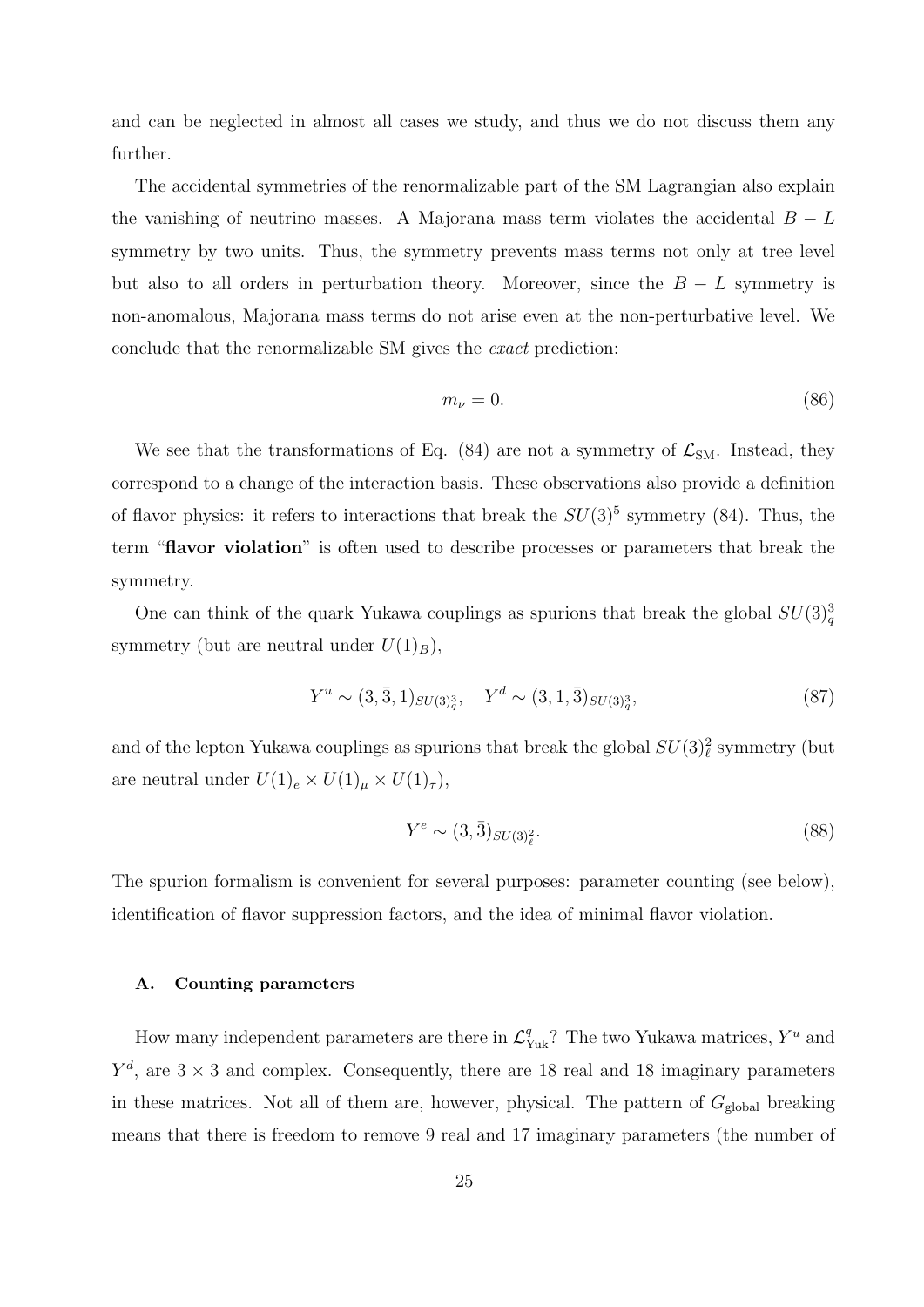parameters in three  $3 \times 3$  unitary matrices minus the phase related to  $U(1)_B$ ). For example, we can use the unitary transformations  $Q_L \to V_Q Q_L$ ,  $U_R \to V_U U_R$  and  $D_R \to V_D D_R$ , to lead to the following interaction basis:

$$
Y^d = \lambda_d, \quad Y^u = V^\dagger \lambda_u,\tag{89}
$$

where  $\lambda_{d,u}$  are diagonal,

$$
\lambda_d = \text{diag}(y_d, y_s, y_b), \quad \lambda_u = \text{diag}(y_u, y_c, y_t), \tag{90}
$$

while  $V$  is a unitary matrix that depends on three real angles and one complex phase. We conclude that there are 10 quark flavor parameters: 9 real ones and a single phase. In the mass basis, we identify the nine real parameters as six quark masses and three mixing angles, while the single phase is  $\delta_{KM}$ .

How many independent parameters are there in  $\mathcal{L}^{\ell}_{\text{Yuk}}$ ? The Yukawa matrix  $Y^e$  is  $3 \times 3$ and complex. Consequently, there are 9 real and 9 imaginary parameters in this matrix. There is, however, freedom to remove 6 real and 9 imaginary parameters (the number of parameters in two  $3 \times 3$  unitary matrices minus the phases related to  $U(1)^3$ ). For example, we can use the unitary transformations  $L_L \to V_L L_L$  and  $E_R \to V_E E_R$ , to lead to the following interaction basis:

$$
Y^e = \lambda_e = \text{diag}(y_e, y_\mu, y_\tau). \tag{91}
$$

We conclude that there are 3 real lepton flavor parameters. In the mass basis, we identify these parameters as the three charged lepton masses. We must, however, modify the model when we take into account the evidence for neutrino masses.

#### VII. BEYOND THE SM

The SM is not a full theory of Nature. It is only a low energy effective theory, valid below some scale  $\Lambda \gg m_Z$ . Then, the SM Lagrangian should be extended to include all non-renormalizable terms, suppressed by powers of Λ:

$$
\mathcal{L} = \mathcal{L}_{\text{SM}} + \frac{1}{\Lambda}O_{d=5} + \frac{1}{\Lambda^2}O_{d=6} + \cdots,
$$
\n(92)

where  $O_{d=n}$  represents operators that are products of SM fields, transforming as singlets under the SM gauge group, of overall dimension  $n$  in the fields. For physics at an energy scale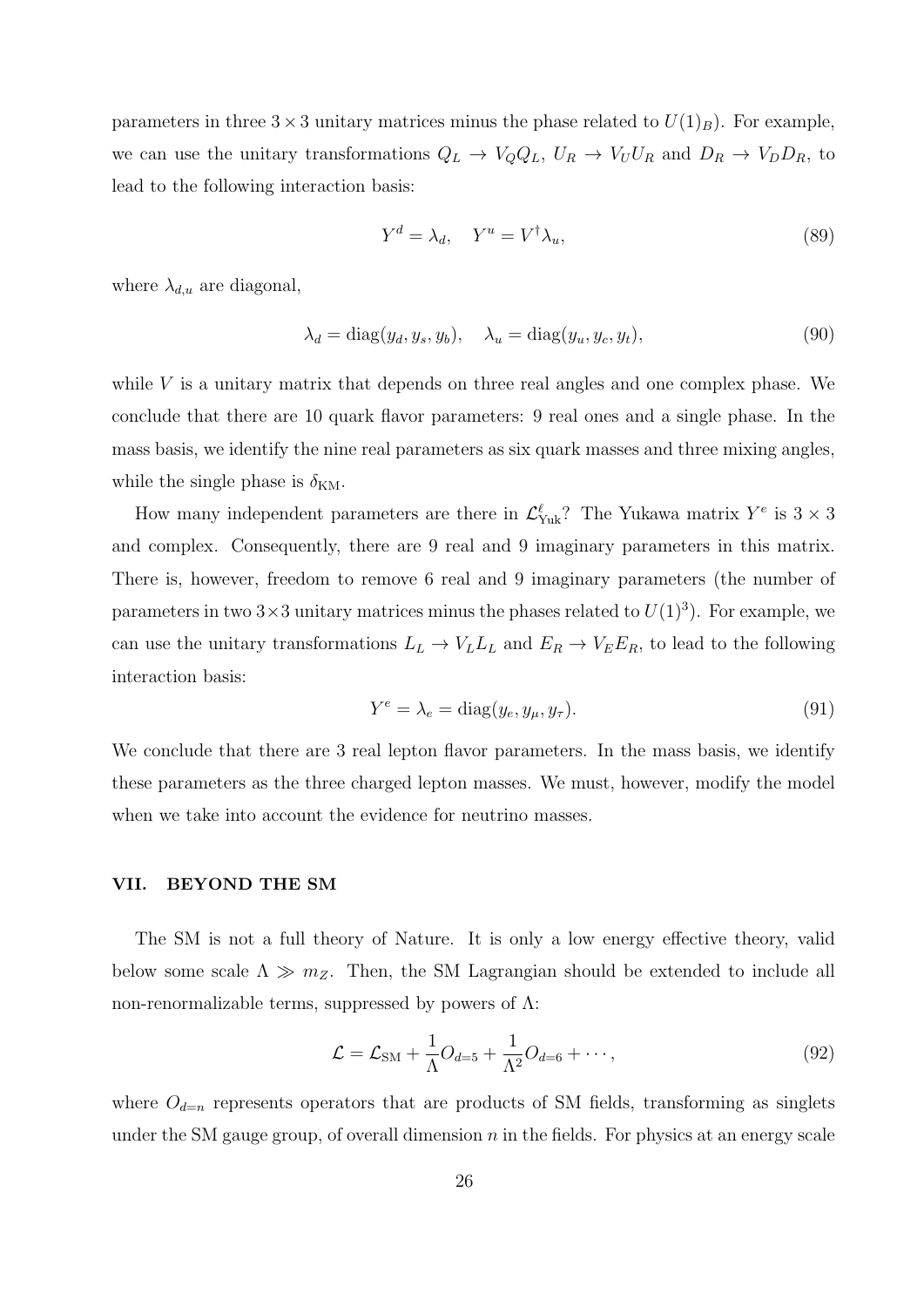E well below  $\Lambda$ , the effects of operators of dimension  $n > 4$  are suppressed by  $(E/\Lambda)^{n-4}$ . Thus, in general, the higher the dimension of an operator, the smaller its effect at low energies.

In previous sections, we studied the SM mainly at tree level and with only renormalizable terms. We can classify the effects of including loop corrections and nonrenormalizable terms into three broad categories:

- 1. Forbidden processes: Various processes are forbidden by the accidental symmetries of the Standard Model. Nonrenormalizable terms (but not loop corrections!) can break these accidental symmetries and allow the forbidden processes to occur. Examples include neutrino masses and proton decay.
- 2. Rare processes: Various processes are not allowed at tree level. These effects can often be related to accidental symmetries that hold within a particular sector of, but not in the entire, SM. Here both loop corrections and nonrenormalizable terms can contribute. Examples include flavor changing neutral current (FCNC) processes.
- 3. Tree level processes: Often tree level processes in a particular sector depend on a small subset of the SM parameters. This situation leads to relations among different processes within this sector. These relations are violated by both loop effects and nonrenormalizable terms. Here, precision measurements and precision theory calculations are needed to observe these small effects. Examples include electroweak precision measurements (EWPM).

As concerns the last two types of effects, where loop corrections and nonrenormalizable terms may both contribute, their use in phenomenology can be divided to two eras. Before all the SM particles have been directly discovered and all the SM parameters measured, one could assume the validity of the renormalizable SM and indirectly measure the properties of the yet unobserved SM particles. Indeed, the charm quark, the top quark and the Higgs boson masses were predicted in this way. Once all the SM particles have been observed and the parameters measured directly, the loop corrections can be quantitatively determined, and effects of nonrenormalizable terms can be unambiguously probed. Thus, at present, all three classes of processes serve to search for new physics.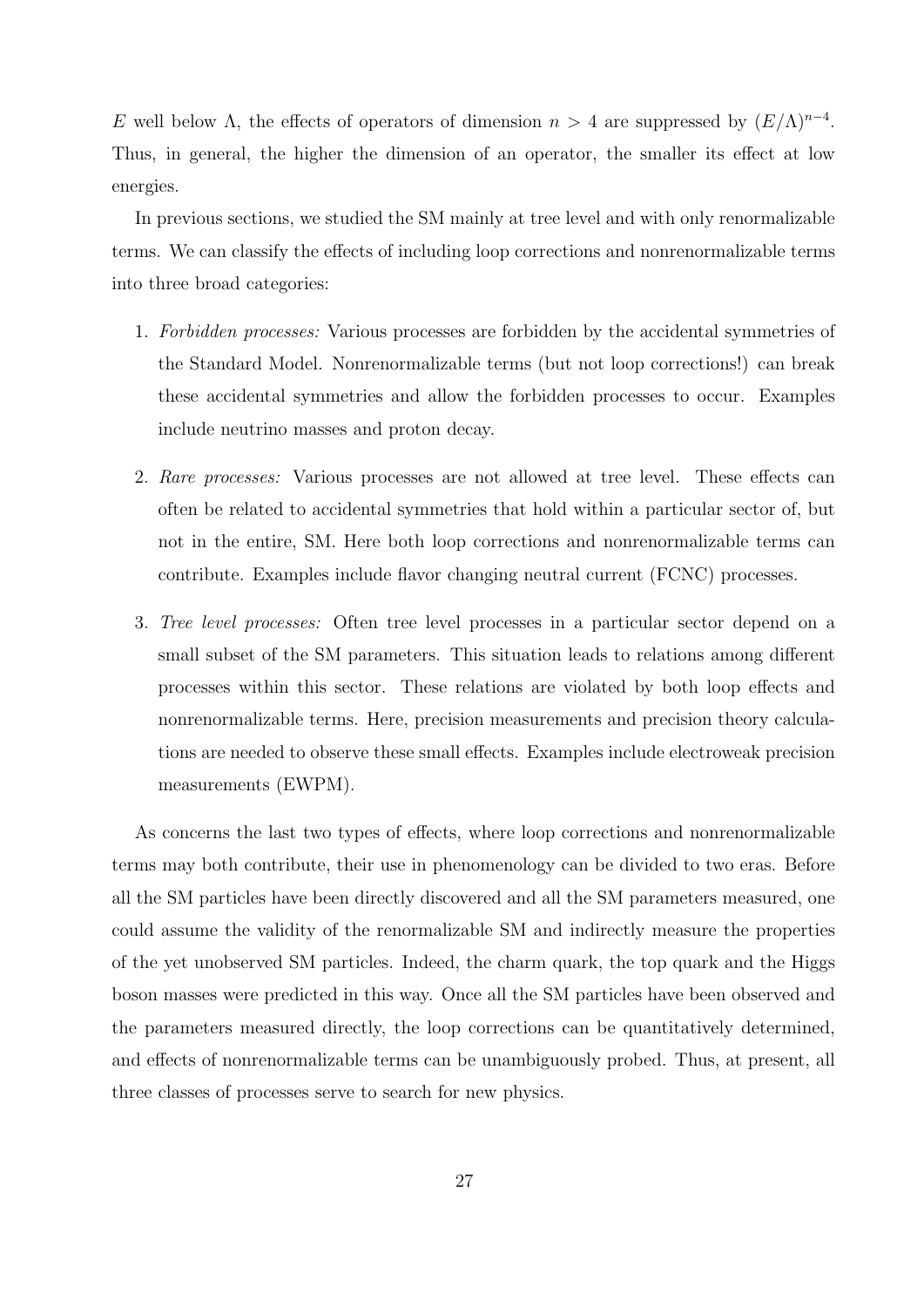#### VIII. NEUTRINOS

In the SM, the neutrinos are exactly massless. Experiments, however, established that neutrinos have masses. While the individual neutrino mass eigenvalues are not known, two mass-squared differences are inferred from experiments:

$$
\Delta m_{21}^2 \equiv m_2^2 - m_1^2 = (7.5 \pm 0.2) \times 10^{-5} \text{ eV}^2,
$$
  
\n
$$
\Delta m_{32}^2 \equiv m_3^2 - m_2^2 = \pm (2.3 \pm 0.1) \times 10^{-3} \text{ eV}^2.
$$
\n(93)

This is a clear experimental indication of physics beyond the SM.

The SM prediction that the neutrinos are massless is related to the lepton number symmetry. The SM prediction that the neutrinos do not mix is related to the lepton flavor symmetry. Similar to other predictions that depend on accidental symmetries of the SM, these predictions are violated in generic extensions of the SM. In this section we show that  $d = 5$  terms violate the accidental lepton number and lepton flavor symmetries of the SM, and consequently are probed by measurements of neutrino masses and mixing. Concretely, we study a model that we call the  $\nu$ SM. It is the SM extended to include the most general  $d = 5$  terms.

There is a single class of dimension-five terms that depend on SM fields and obey the SM symmetries. These terms involve two  $SU(2)$ -doublet lepton fields and two  $SU(2)$ -doublet scalar fields:

$$
\mathcal{L}_{\nu \text{SM}} = \mathcal{L}_{\text{SM}} + \frac{Z_{ij}^{\nu}}{\Lambda} \phi \phi L_i L_j, \qquad (94)
$$

where  $Z^{\nu}$  is a symmetric and complex  $3 \times 3$  matrix of dimensionless couplings, and  $\Lambda$  is a high mass scale,  $\Lambda \gg v$ .

## A. The neutrino spectrum

With  $\phi^0$  acquiring a VEV,  $\langle \phi^0 \rangle = v/\sqrt{2}$ ,  $\mathcal{L}_{\nu \text{SM}}$  in Eq. (94) has a piece that corresponds to a Majorana mass matrix for the neutrinos:

$$
\mathcal{L}_{\nu \text{SM,mass}} = \frac{1}{2} (m_{\nu})_{ij} \nu_i \nu_j, \qquad (m_{\nu})_{ij} = \frac{v^2}{\Lambda} Z_{ij}^{\nu}.
$$
\n(95)

The matrix  $m_{\nu}$  can be diagonalized by a unitary transformation:

$$
V_{\nu L} m_{\nu} V_{\nu L}^T = \hat{m}_{\nu} = \text{diag}(m_1, m_2, m_3). \tag{96}
$$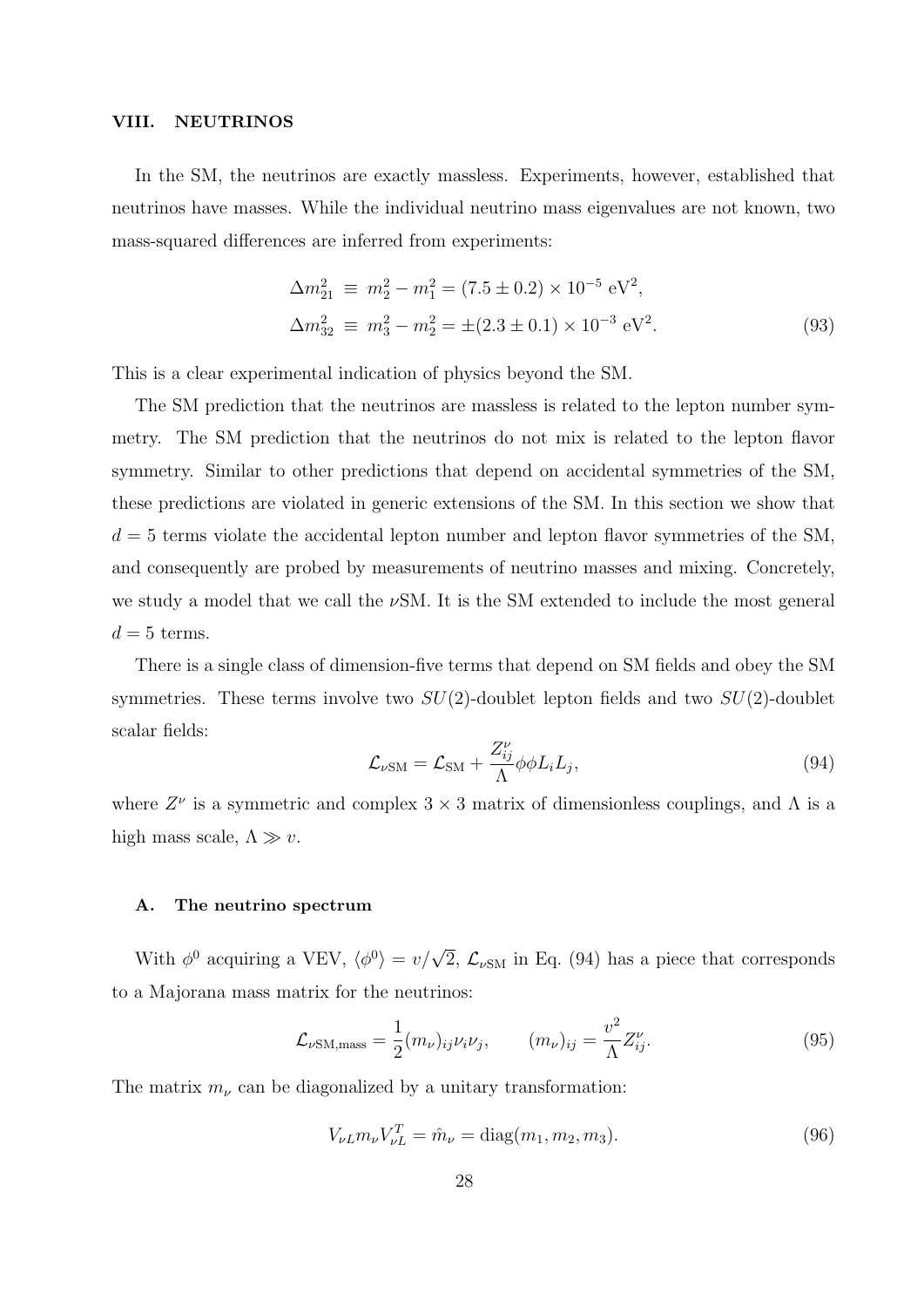Majorana mass matrices are always symmetric. While the diagonalization of a general mass matrix M involves a general bi-unitary transformation,  $M_{\text{diag}} = V_L M V_R^{\dagger}$ , for a symmetric mass matrix the diagonalization is by a unitary matrix and its transpose, as in Eq. (96).

We denote the corresponding neutrino mass eigenstates by  $\nu_1, \nu_2, \nu_3$ . The convention here is that the states  $\nu_1$  and  $\nu_2$  are the ones separated by the smaller mass-squared difference, with  $m_2 > m_1$ . The state  $\nu_3$  is the one whose mass-squared difference from the other two is the largest. It is not yet known experimentally whether it is heavier ('normal ordering') or lighter ('inverted ordering') than the other two. This convention is in one-toone correspondence with the way that the experimental results are presented in Eq. (93):  $|\Delta m_{32}^2| > \Delta m_{21}^2 > 0.$ 

### B. The scale of generation of neutrino masses

In this section we explain the implications of the measured neutrino masses for the scale  $\Lambda$  where these masses are generated. As long as experiments probe only the low energy effective theory, what is measured is the combination  $Z^{\nu}/\Lambda$ . Thus, there is an ambiguity in the definition of  $\Lambda$  and  $Z^{\nu}$ . The separation of the coefficient of a  $d = 5$  term to a dimensionless coupling and a scale is meaningful when we discuss a full high energy theory which generates the effective term. What we refer to as the scale of a non-renormalizable term is  $\Lambda/Z^{\nu}$  (or, in case that  $Z^{\nu}$  is a matrix, as in Eq. (94),  $\Lambda/Z_{\text{max}}^{\nu}$ , where  $Z_{\text{max}}^{\nu}$  is the largest eigenvalue of  $Z^{\nu}$ ). Note, however, that the combination of a measurement of  $\Lambda/Z^{\nu}$ and the assumption that  $Z^{\nu}$  is generated by perturbative physics and therefore  $Z^{\nu}_{\text{max}} \leq 1$ translates into an upper bound on  $\Lambda$ .

The measurements of the neutrino mass-squared differences, Eq. (93), do not tell us the individual masses of the neutrinos, but they provide a lower bound on two mass eigenvalues: There is at least one neutrino mass heavier than  $\sqrt{|\Delta m^2_{32}|},$ 

$$
m_{\text{heaviest}} \ge \sqrt{|\Delta m_{32}^2|} \simeq 0.05 \text{ eV},\tag{97}
$$

and there is at least one additional mass heavier than  $\sqrt{\Delta m_{21}^2} \sim 0.009 \text{ eV}$ . There is, however, additional information from experiments and cosmology which provides an upper bound on the absolute mass scale of the neutrinos of order 1 eV.

The effective low energy Lagrangian of Eq. (94) where, by definition,  $\Lambda \gg v$ , predicts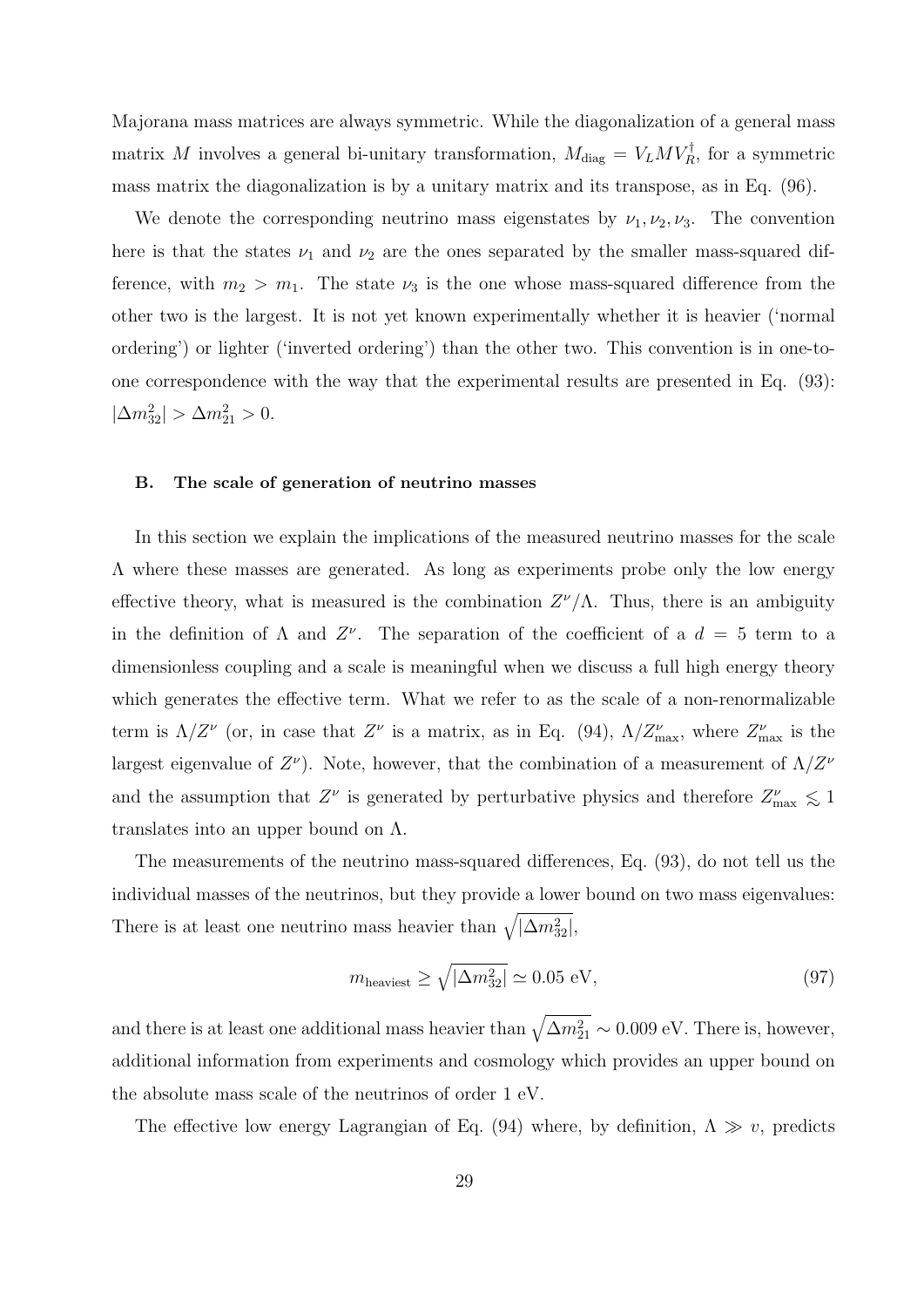that the neutrino masses are much lighter than the weak scale:

$$
m_{1,2,3} \sim v^2/\Lambda \ll v. \tag{98}
$$

The fact that experiments find that the neutrinos are indeed much lighter than the  $W$  mass makes the notion that neutrino masses are generated by  $d = 5$  terms very plausible.

In fact, all fermions of the SM except for the top quark are light relative to  $m_W$ . The lightness of charged fermions is related to the smallness of the corresponding Yukawa couplings. The question of why Yukawa couplings are small may find an answer in a more fundamental theory, beyond the SM. The neutrinos, however, are not only much lighter than  $m_W$ , but also lighter by at least six orders of magnitude than all charged fermions. This extreme lightness of the neutrinos is explained if their masses are generated by  $d = 5$ terms.

Clearly, the SM cannot be a valid theory above the Planck scale,  $\Lambda \leq M_{\text{Pl}}$ . We thus expect that  $m_i \gtrsim v^2/M_{\rm Pl} \sim 10^{-5}$  eV. A more relevant scale might be the scale of Grand Unified Theories (GUTs). In GUTs, the  $G_{\text{SM}} = SU(3)_C \times SU(2)_L \times U(1)_Y$  gauge group of the SM is assumed to be a subgroup of a unifying group, such as  $SU(5)$ , which is spontaneously broken to  $G_{\text{SM}}$  at a scale  $\Lambda_{\text{GUT}} = \mathcal{O}(10^{16} \text{ GeV})$ . If the  $d = 5$  terms are generated at  $\Lambda_{\text{GUT}}$ , then we expect  $m_{\nu} \sim 10^{-2}$  eV.

Conversely, an experimental lower bound on neutrino masses provides an upper bound on the scale of relevant new physics. Using the lower bound of Eq. (97) and the relation of Eq. (95), we conclude that the SM cannot be a valid theory above the scale

$$
\Lambda \lesssim \frac{v^2}{m_{\nu}} \sim 10^{15} \text{ GeV}.\tag{99}
$$

This proves that the SM cannot be valid up to the Planck scale. Furthermore, this upper bound is intriguingly close to the GUT scale.

### C. The neutrino interactions

The addition of the dimension-five terms leads to significant changes in the phenomenology of the lepton sector. The modifications can be understood by re-writing the neutrinorelated terms in the mass basis. The renormalizable SM gives

$$
\mathcal{L}_{\text{SM},\nu} = i\overline{\nu_{\alpha}} \partial \nu_{\alpha} - \frac{g}{2c_W} \overline{\nu_{\alpha}} \partial \nu_{\alpha} - \frac{g}{\sqrt{2}} \left( \overline{\ell_{L\alpha}} W \nu_{\alpha} + \text{h.c.} \right), \qquad (100)
$$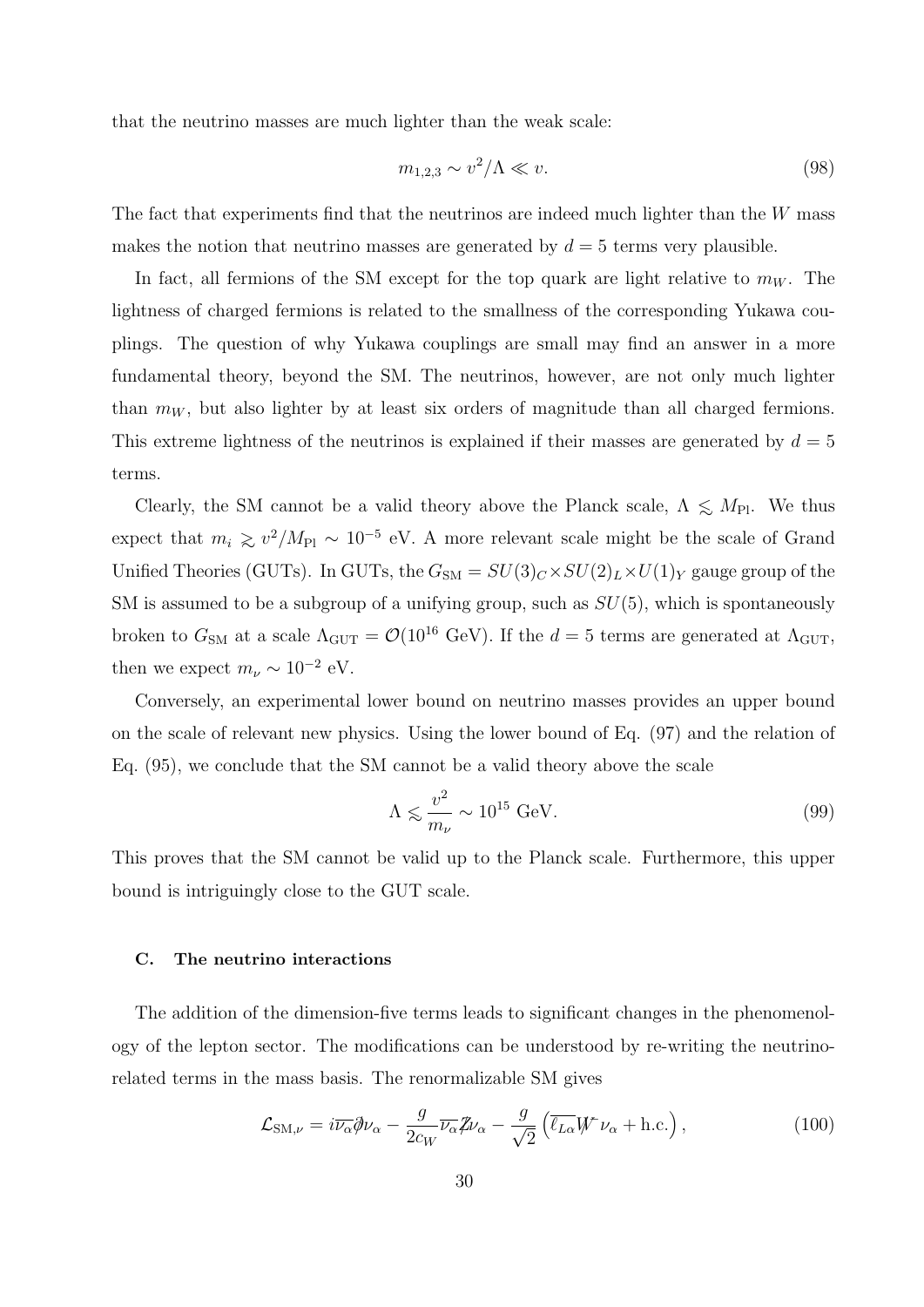where  $\alpha = e, \mu, \tau$ . (The Lagrangian (100) describes massless neutrinos, and consequently the basis  $(\nu_e, \nu_\mu, \nu_\tau)$  serves as both an interaction basis and a mass basis.) The Lagrangian of Eq. (94) gives

$$
\mathcal{L}_{\nu SM,\nu} = i\overline{\nu_i}\partial_{\nu_i} - \frac{g}{2c_W}\overline{\nu_i}\mathcal{Z}\nu_i - \frac{g}{\sqrt{2}}\left(\overline{\ell_{L\alpha}}W^{\dagger}U_{\alpha i}\nu_i + \text{h.c.}\right) + m_i\nu_i\nu_i + \frac{2m_i}{v}h\nu_i\nu_i + \frac{m_i}{v^2}h h\nu_i\nu_i. \tag{101}
$$

Here  $\alpha = e, \mu, \tau$  denotes only the charged lepton mass eigenstates, while  $i = 1, 2, 3$  denotes the neutrino mass eigenstates. The neutrino mass parameters  $m_{1,2,3}$  are real, and the mixing matrix  $U$  is unitary. Starting from an arbitrary interaction basis, the matrix  $U$  is given by

$$
U = V_{eL} V_{\nu L}^{\dagger}.
$$
\n(102)

While each of  $V_{eL}$  and  $V_{\nu L}$  is basis-dependent, the combination  $V_{eL}V_{\nu L}^{\dagger}$  is not. Explicitly we write it as

$$
U = \begin{pmatrix} U_{e1} & U_{e2} & U_{e3} \\ U_{\mu 1} & U_{\mu 2} & U_{\mu 3} \\ U_{\tau 1} & U_{\tau 2} & U_{\tau 3} \end{pmatrix}.
$$
 (103)

The most significant changes from (100) to (101) concerning neutrino interactions are the following:

- The leptonic charged current interactions are neither universal nor diagonal. Instead, they involve the mixing matrix U.
- The Higgs boson has Yukawa couplings to neutrinos. These couplings break lepton number. The size of the Yukawa couplings is, however, tiny, of order  $m_i/v \sim 10^{-13}$ , leading to unobservably small branching ratio for  $h \to \nu \nu$ .

The  $\nu$ SM-neutrinos thus have three types of interactions, mediated by massive bosons. These interactions are summarized in Table V.

#### D. Accidental symmetries and the lepton mixing parameters

The dimension-five terms in Eq. (94) break the  $U(1)_{e} \times U(1)_{\mu} \times U(1)_{\tau}$  accidental symmetry of the SM. With the addition of only  $d = 5$  terms, all that remains of the  $G_{\text{SM}}^{\text{global}}$  symmetry of the SM [see Eq. (85)] is baryon number symmetry:

$$
G_{\nu \text{SM}}^{\text{global}} = U(1)_B. \tag{104}
$$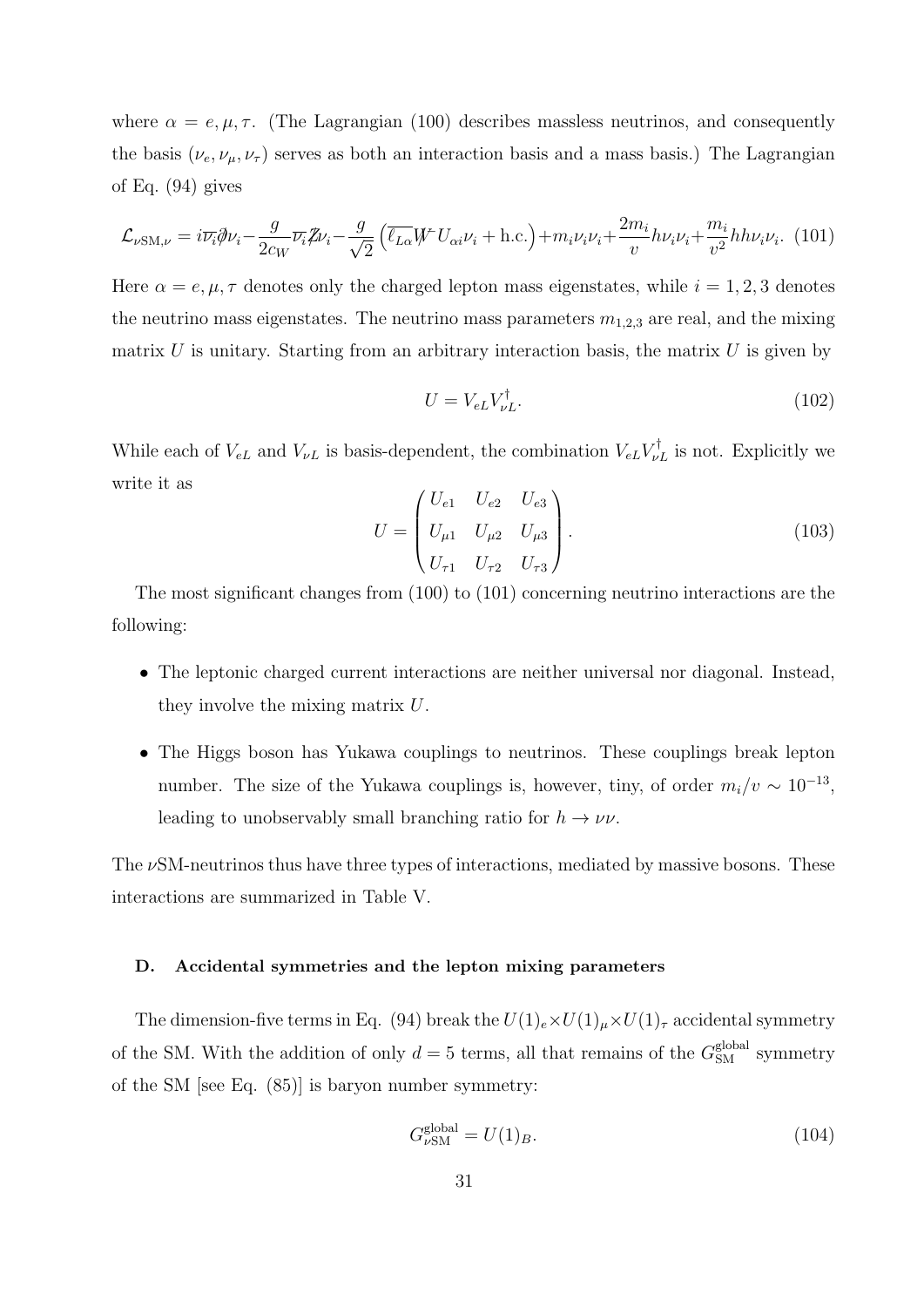TABLE V: The neutrino interactions

| interaction force carrier coupling |           |               |  |  |
|------------------------------------|-----------|---------------|--|--|
| NC weak                            | $Z^0$     | $e/(2s_Wc_W)$ |  |  |
| CC weak                            | $W^{\pm}$ | $gU/\sqrt{2}$ |  |  |
| Yukawa                             | h.        | 2m/v          |  |  |

This symmetry is, however, anomalous and broken by non-perturbative effects. In addition, it is broken by dimension-six terms.

The counting of flavor parameters in the quark sector remains unchanged: six quark masses and four mixing parameters, of which one is imaginary. How many physical flavor parameters are involved in the lepton sector? The Lagrangian of Eq. (94) involves the  $3 \times 3$ matrix  $Y^e$  (9 real and 9 imaginary parameters), and the symmetric  $3 \times 3$  matrix  $Z^{\nu}$  (6 real and 6 imaginary parameters). The kinetic and gauge terms have a  $U(3)<sub>L</sub> \times U(3)<sub>E</sub>$  accidental global symmetry, that is completely broken by the  $Y^e$  and  $Z^{\nu}$  terms. Thus, the number of physical lepton flavor parameters is  $(15_R + 15_I) - 2 \times (3_R + 6_I) = 9_R + 3_I$ . Six of the real parameters are the three charged lepton masses  $m_{e,\mu,\tau}$  and the three neutrino masses  $m_{1,2,3}$ . We conclude that the  $3 \times 3$  unitary matrix U depends on three real mixing angles and three phases.

Why does the lepton mixing matrix  $U$  depend on three phases, while the quark mixing matrix  $V$  depends on only a single phase? The reason for this difference lies in the fact that the Lagrangian of Eq. (94) leads to Majorana masses for neutrinos. Consequently, there is no freedom in changing the mass basis by redefining the neutrino phases, as such redefinition will introduce phases into the neutrino mass terms. While redefinitions of the six quark fields allowed us to remove five non-physical phases from  $V$ , redefinitions of the three charged lepton fields allows us to remove only three non-physical phases from U. The two additional physical phases in U are called "Majorana phases," since they appear as a result of the (assumed) Majorana nature of neutrinos. They affect lepton number violating processes.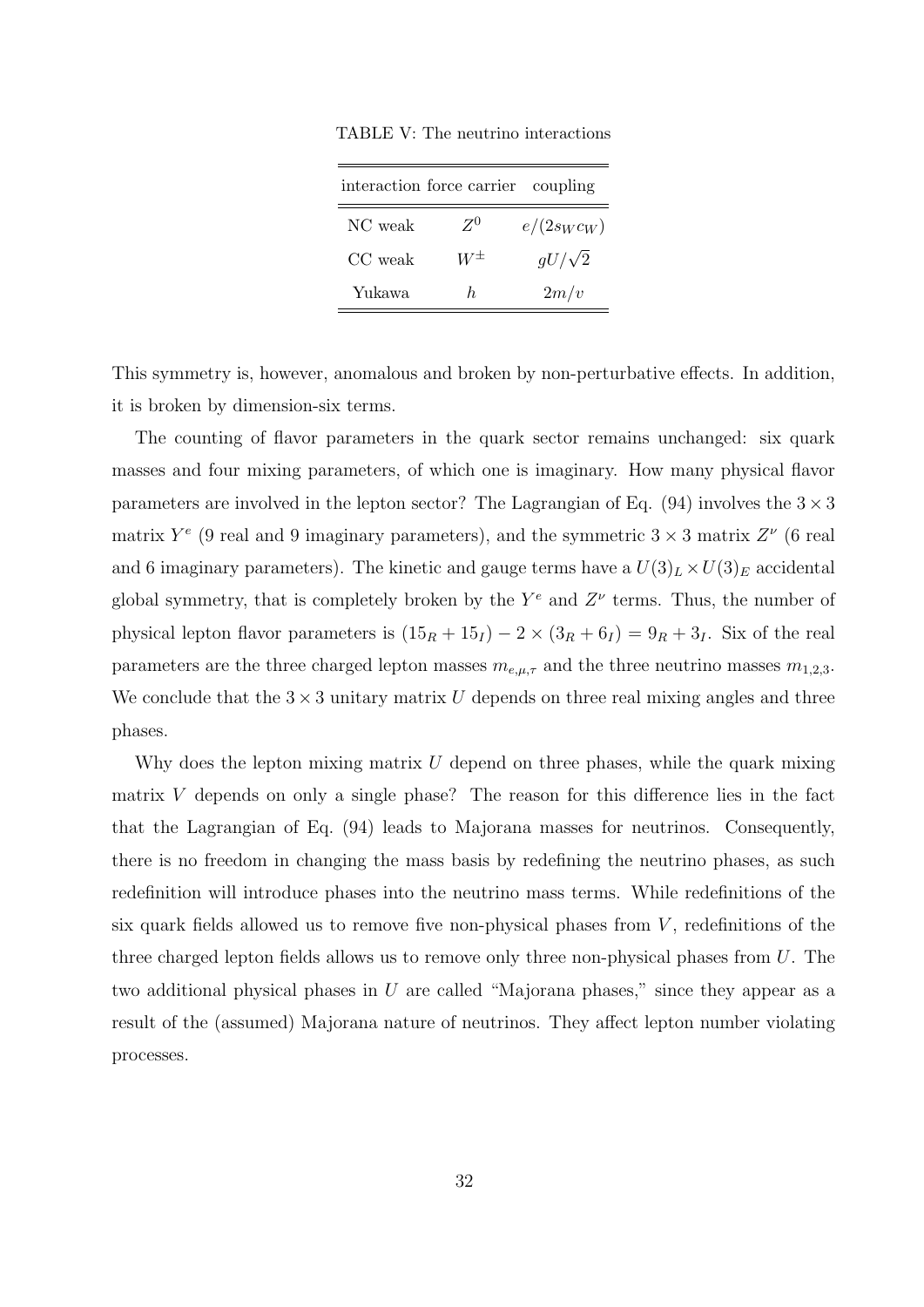A convenient parametrization of  $U$  is the following:

$$
U = \begin{pmatrix} c_{12}c_{13} & s_{12}c_{13} & s_{13}e^{-i\delta} \\ -s_{12}c_{23} - c_{12}s_{23}s_{13}e^{i\delta} & c_{12}c_{23} - s_{12}s_{23}s_{13}e^{i\delta} & s_{23}c_{13} \\ s_{12}s_{23} - c_{12}c_{23}s_{13}e^{i\delta} & -c_{12}s_{23} - s_{12}c_{23}s_{13}e^{i\delta} & c_{23}c_{13} \end{pmatrix} \times \text{diag}(1, e^{i\alpha_1}, e^{i\alpha_2}), \tag{105}
$$

where  $\alpha_{1,2}$  are the Majorana phases,  $s_{ij} \equiv \sin \theta_{ij}$  and  $c_{ij} \equiv \cos \theta_{ij}$ .

The present status of our knowledge of the absolute values of the various entries in the lepton mixing matrix can be summarized as follows (we quote here the  $3\sigma$  ranges):

$$
|U| = \begin{pmatrix} 0.80 - 0.85 & 0.51 - 0.58 & 0.14 - 0.16 \\ 0.22 - 0.52 & 0.44 - 0.70 & 0.61 - 0.79 \\ 0.25 - 0.53 & 0.46 - 0.71 & 0.59 - 0.78 \end{pmatrix}.
$$
 (106)

When working in the mass basis, the formalisms of quark and lepton flavor mixing are very similar. The difference between these two phenomena arises due to the way neutrino experiments are done. While quarks and charged leptons are identified as mass eigenstates, neutrinos are identified as interaction eigenstates. Explicitly, they are identified as  $\nu_e$  or  $\nu_\mu$ or  $\nu_{\tau}$  according to whether they produce in the detector an e or  $\mu$  or  $\tau$  lepton, respectively.

#### E. Open questions

All the results in the neutrino sector so far are consistent with the  $\nu$ SM. The following parameters are still not experimentally determined:

- The absolute mass scale of the neutrinos is still unknown. On one extreme, they could be quasi-degenerate and as heavy as parts of eV. On the other extreme, they could be hierarchical, with the lightest possibly massless.
- It is not known whether the spectrum has normal or inverted ordering.
- None of the three phases has been measured.

While the results can be accommodated in the  $\nu$ SM, there are other ways to explain the data. The following questions are of interest as further tests of the idea that the  $\nu$ SM is the correct low energy description of the neutrino sector:

• Are the neutrinos Dirac or Majorana fermions?